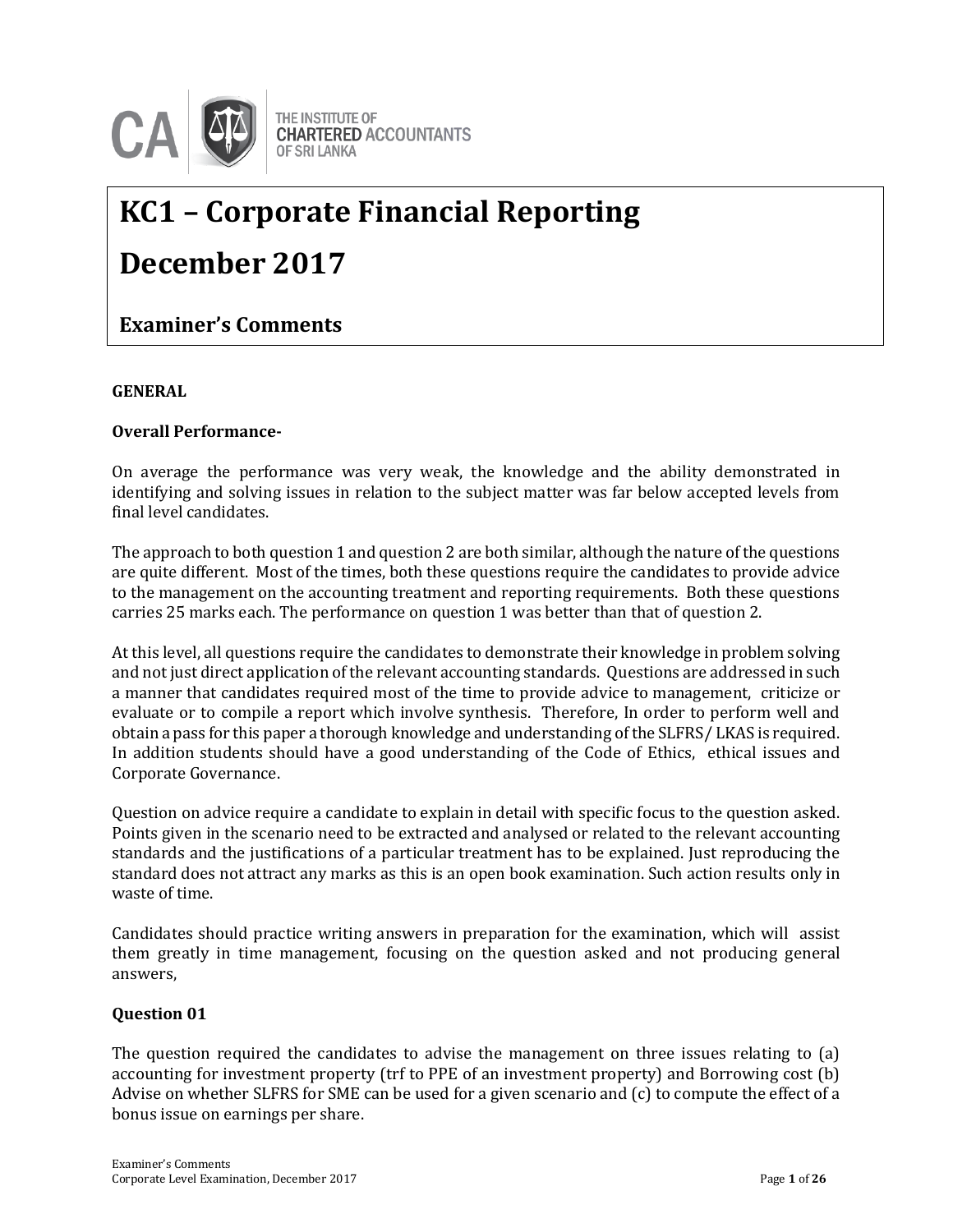All candidates had attempted this question. However, it was noted that many missed out the opportunity to score the maximum marks due to bad planning and not building up the answer on a step by step basis. For e.g.: quite a lot of candidates started the answer from a mid-point, i.e. directly jumping to a conclusion. They took up the position that transfer of the property to PPE from Investment property was correct (which was in fact so) but did not justify why it was correct. Similarly, on the capitalisation of the borrowing cost, the candidates could have easily scored 80% of the allocated marks, actual performance was not so.

Some candidates had just written down the requirements of the standard without relating to the scenario. Candidates will not score any marks for only writing the standard without applying it to the scenario, as this is an open book examination.

Thus the candidates could not score total marks allocated to this part. Detailed observations on mistakes made by the candidates are given below.

# (a) **Land transferred to PPE/borrowing cost /investment income and expenses**

#### Land transfer from IP to PPE

Very few candidates justified why this treatment was appropriate. There were sufficient information given in the question to justify this treatment. e.g.: facts given in the question were not applied, building the head office for administrative purposes is the commencement of owner occupation. Instead a majority answered explaining directly how such a transfer should be accounted as per the relevant standard.

Secondly quite a number of candidates missed out the point that the transfer had been done at its original cost which was incorrect. They failed to identify that the original cost is not the deemed cost in the given scenario, instead it should have been the FV on the date of the transfer.

Some candidates explained the standard in general. E.g. they explained the accounting for an investment property instead of the transfer from IP to PPE at fair value. Some others have explained the accounting treatment when PPE is transferred to IP. These candidates did not understand the requirements given in the question.

#### Borrowing Cost

Most of the candidates just explained the basic criteria for capitalization of the borrowing cost and did not justify why the borrowing cost can be capitalized in the given scenario. e.g.: Not mentioned the project is expected to continue for a substantial period of time (up to 2019) etc.…

Commencement date of capitalisation of borrowing cost was not correctly identified. Candidates missed out that the full cost does not qualify to be capitalised in the given scenario.

Many candidates missed out the point given in the question that the borrowing was specific for the project. Hence they computed the weighted average cost which was an incorrect application of the standard and lost some of the marks. Further, it was mentioned in the question that a bank loan will be utilised only as and when required which was missed out by many candidates.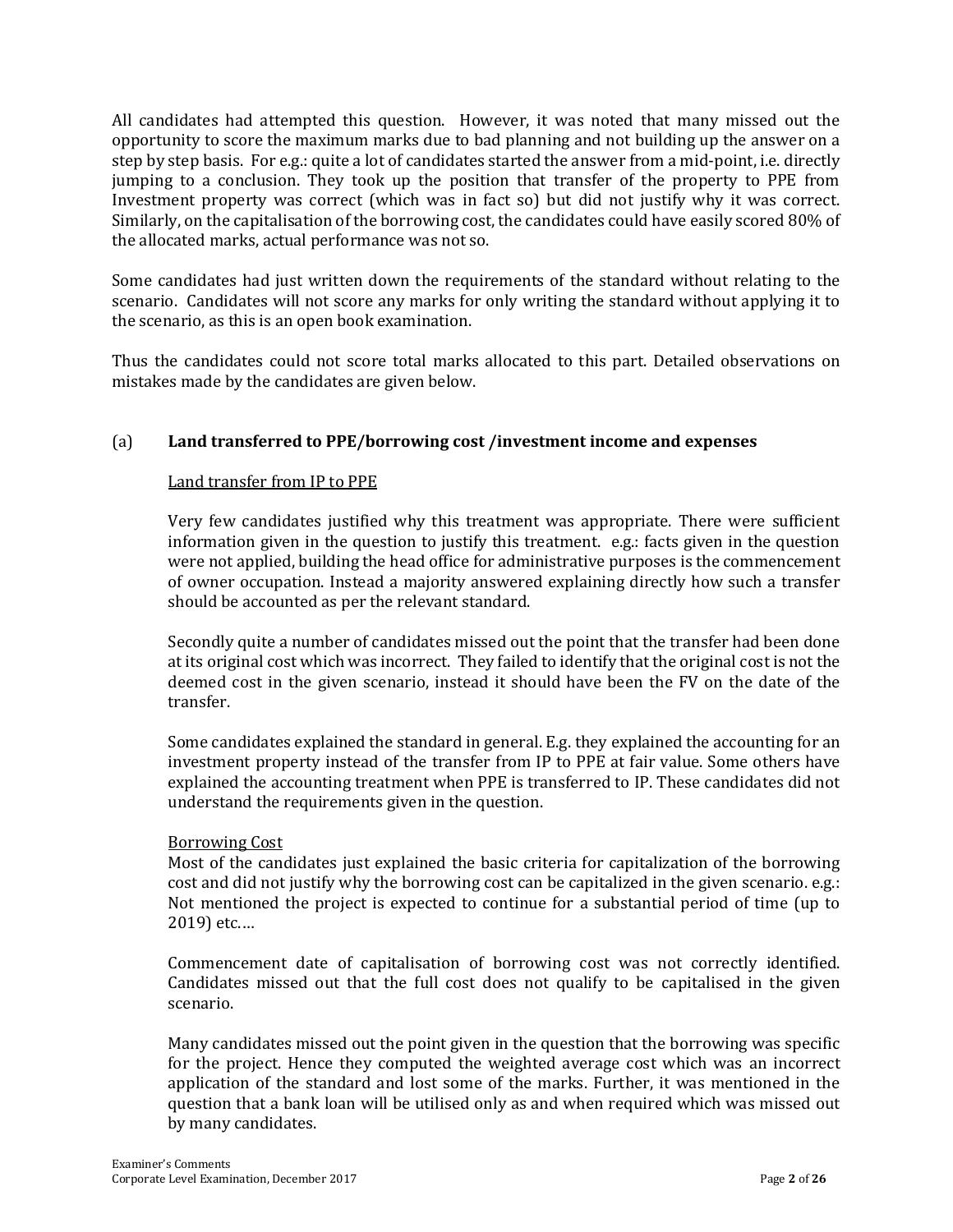#### Investment Income

Most candidates mentioned that the interest income from temporary investments should be netted off but failed to identify that the full income cannot be set off against the costs. e.g.: interest income from 1/4/2017 to 1/5/2017 to be recorded under investment income and the balance interest income to be netted off.

#### Calculation of borrowing cost to be capitalised

Some candidates who explained the requirement of the standard in general made errors in the calculations. Some of the common errors observed are stated below.

- The borrowing was specific for the project as per the question. However, many candidates computed the weighted average cost as if general funds have been used to finance the project, computing a capitalisation rate instead of using the specific rate which was 9% e.g.: (45\*9%/55\*10%=9.55%. )
- Interest was computed not on the total borrowing Rs. 45 Mn but only on the costs incurred, i.e. 15 Mn.
- **Bank loan which was not utilised was also taken in the computations. (e.g. Rs 55\*10%)**
- Interest for the total period (8 months) was capitalised instead of for 7 months. i.e., borrowing costs incurred prior to commencement of the project also capitalised.
- Similarly, total investment income was deducted from interest expense instead of 7 months interest income.
- Some other candidates did not perform calculations based on the figures given in the question. They only explained how to calculate borrowing costs. Therefore lost marks for not performing the calculations using the given information.

# **WIP**

 Some candidates missed out to mention that all expenses incurred cannot be capitalised under WIP.

# (b) **SLFRS for SME**

It was observed that candidates were not aware of the situations when SLFRS for SME can be used.

A considerable number of candidates answered that since the Parent company is a PLC the group should adopt the same accounting standard and therefore all the companies have to comply with full SLFRS in their own financial statements.

For S & S (Pvt) Ltd - most candidates identified that this company does not have public accountability and therefore can use SLFRS for SME. However continued to mention that although it is so they need to follow full SLFRS because it will has to be consolidated with the Parent company. These candidates, (which was a majority) did not have a proper understanding of the requirement i.e. , the " for the consolidation purposes the parent company will still need to do only the **adjustments** required by full SLFRS" and there is no prohibition in using SME standards in preparing the individual companies financial statement.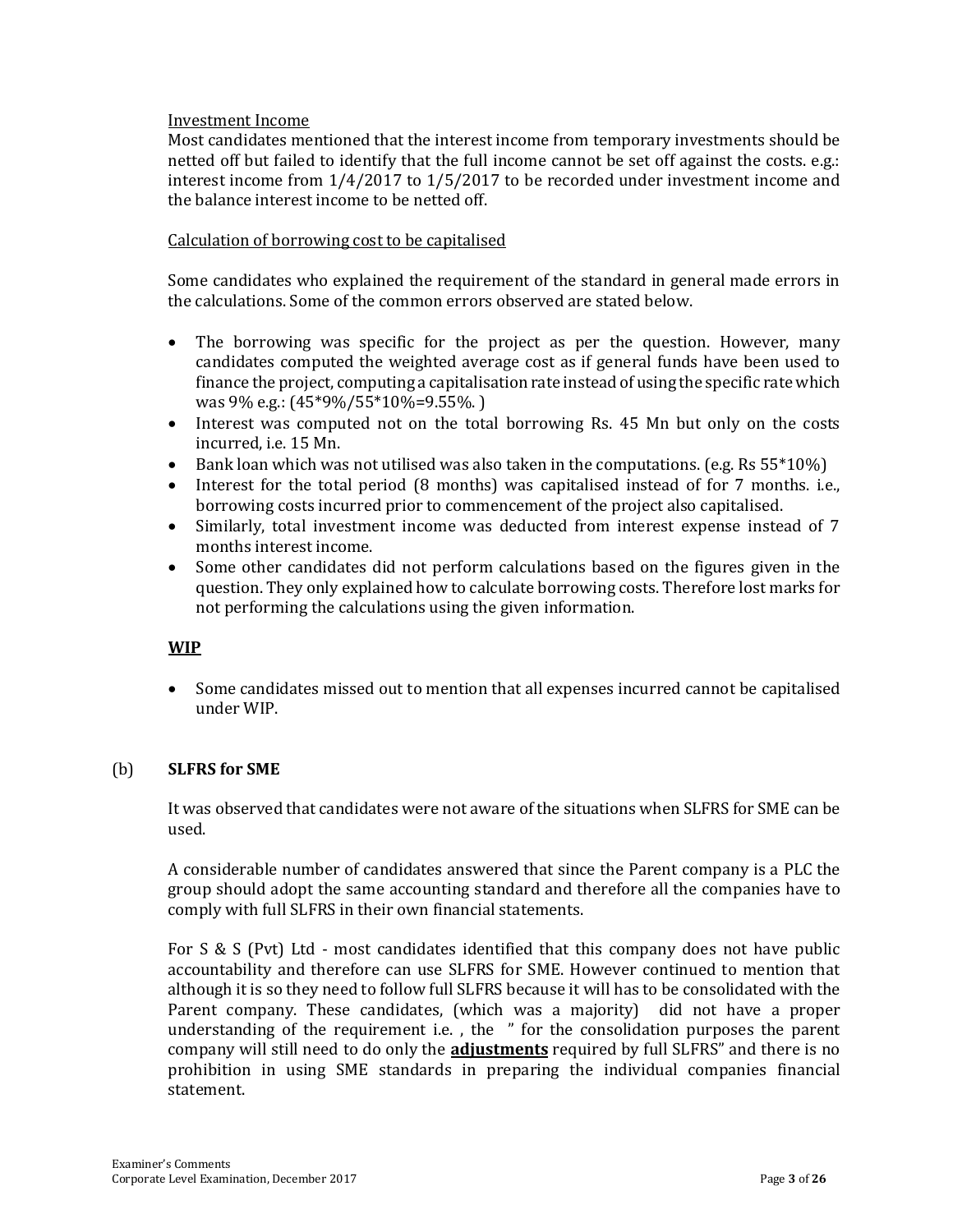Some irrelevant answers were also seen. These candidates explained points such as criteria for identifying SME, criteria for preparation of consolidated financial statement.

## (c) **EPS calculation**

It was noted that some candidates do not have a clear understanding of Basic EPS and Diluted EPS.

Poor knowledge on the adjustments for previous year on bonus issue e.g.: most of the candidates made errors in restating the previous year EPS.

Some computed the weighted average number of shares in computing the Basic EPS for 2017 which indicated very poor technical knowledge.

Without restating the EPS in the year 2016, some students have calculated the basic EPS for two years and the difference between the years was considered as the diluted amount. (e.g.: 800/1 = 800 and 920/2 =460. Diluted amount =800-460=320)

#### **Question 02**

In part (a) Financial Instruments standard was tested for 15 marks under two separate scenarios (a compound instrument and the second scenario on hedge accounting) and part (b) for 10 marks was on internally generated Intangible assets.

The overall performance on this question was not good. Majority scored satisfactory marks for part (b) of the question which was very easy (LKAS 38) and obtained some marks. However performance on part (a) was unsatisfactory. It was noted that some candidates did not attempt part (a) at all.

Both parts required the candidates to **advise** the management. It was noted that candidates are very weak on explaining why a particular treatment is chosen. However, most candidates either just wrote the standard and did not justify the positions relating to the information given in the scenario or alternately just performed calculations. 50% of the marks were allocated for the advice (which was as it should be) and candidates failed to score these marks.

#### (a) Convertible Debentures

In this question there were many instances where the candidates directly proceeded to the conclusion without any explanation. This was a compound financial instrument and, candidates did not provide as to why split accounting is needed.

Lack of technical knowledge - Incorrect rate used in calculating PV (9.39% instead of 9%) Many candidates explained the subsequent measurement of the debt component, but did not mention that equity is not re-measured.

Some candidates performed the calculations but failed to point out that the accounting method followed was incorrect – e.g.: Issue cost 2 Mn charged to P & L was incorrect.

#### Hedge accounting-

This was a very open question where candidates could have justified the scenario taking up several positions.

Majority of the answers were based on hedge accounting which was the treatment suggested by the Treasury Manager as per the information given in the question. However a candidate could have taken up the position that this is a derivative and recommended the accounting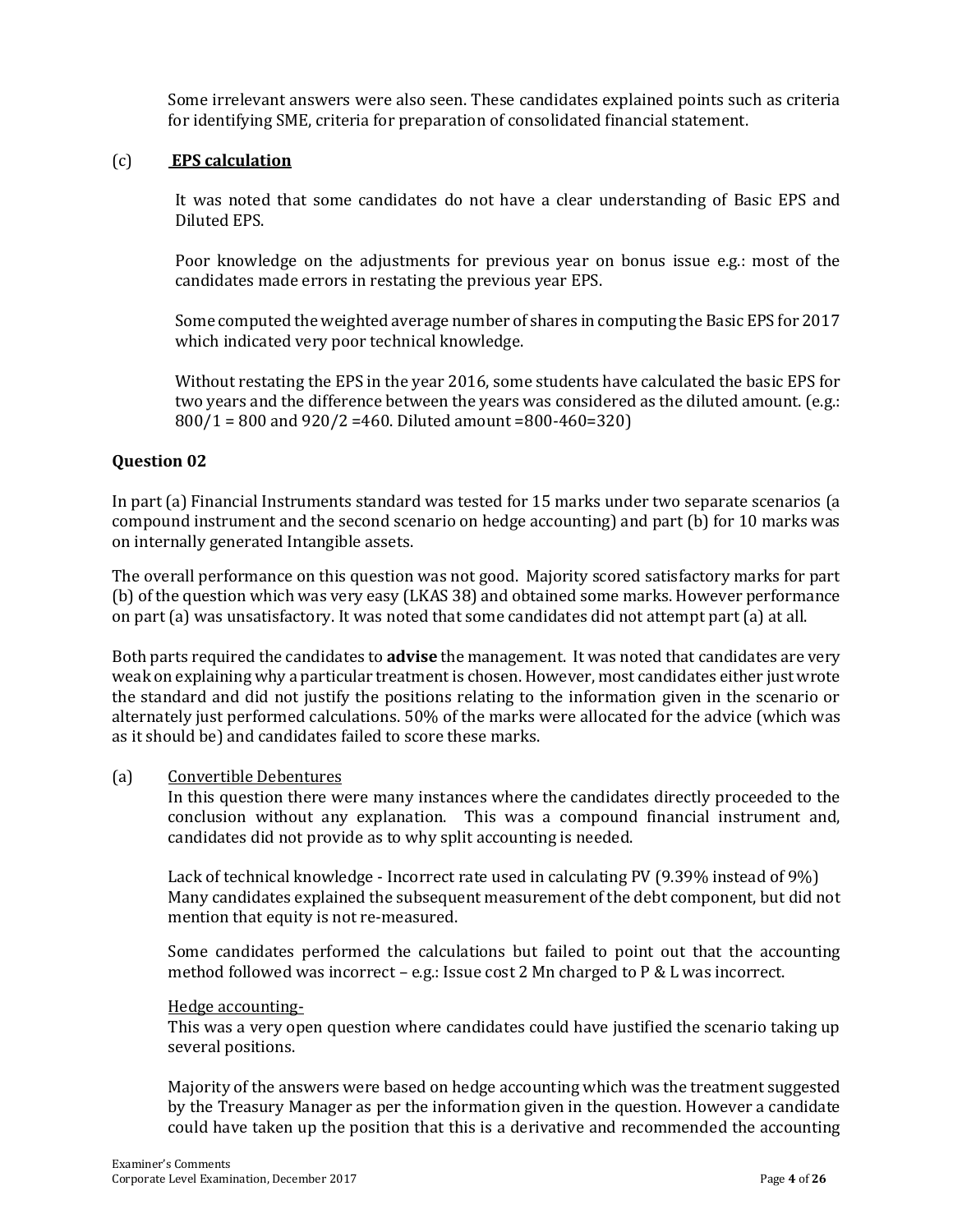treatment based on accounting for derivatives. There were a few candidates who answered taking this position. Since hedge accounting is optional and the question was open, the candidates who justified properly and provided advice were also awarded the total marks. Majority of candidates were not able to justify the choice of cash flow hedge. In order to designate as a cash flow hedge **all** the criteria need to be fulfilled (as per para 85, LKAS 39). However, most candidates justified only based on the effectiveness. These candidates lost a considerable amount of marks.

Many candidates made errors in the accounting entries. Some justified for a cash flow hedge but produced entries for accounting for a derivative, showing a lack of technical knowledge.

#### (b) Internally Generated Intangible assets – (Patent Right)

This part was answered well by the majority. However some of the common mistakes seen are given below.

- The question required the candidates to provide advice. However, some candidates listed out the items of expenses and mentioned whether it could be capitalised or charged to the P & L ( i.e. Research or development)
- A majority of candidates failed to identify that the cost of improvement to the Plant needed to be capitalised under PPE and does not form part of intangible assets. Very few candidates identified this properly.
- It was noted that candidates repeated the same point in different places and wasted much time in building an answer, and in the process missed out to explain some of the expense items incurred.

# **Question 03**

Overall performance was disappointing. Less than a handful of candidates scored marks between 25- 27. None scored beyond that. The main reasons for weak performance can be summarised as Not understanding the question properly, Lack of technical knowledge, answers produced not being focused on the question asked (corporate governance code written in general), pre- planned answers being reproduced which is irrelevant ( ratio analysis) .

Some common mistakes are stated below.

#### In the question part (a)

Candidates were required to evaluate the impact on the controlling power of QPL based on 2 separate financial strategies. Most candidates focused either only on one strategy or mixed up both and considered both as one single strategy.

The question specifically required the candidate to state any other factors or information that is needed to be evaluated to determine control. Most candidates did not identify these and lost on average 4 marks.

It was requested to explain the financial treatment in **THP's books** of both strategies. Many explained only on strategy 2 and a further considerable number of candidates answered from **QPL's perspective**.

The following common mistakes made by candidates in the computation of goodwill. (Deferred tax on fair value increase on building not considered by anyone, adjustment on intangible asset acquired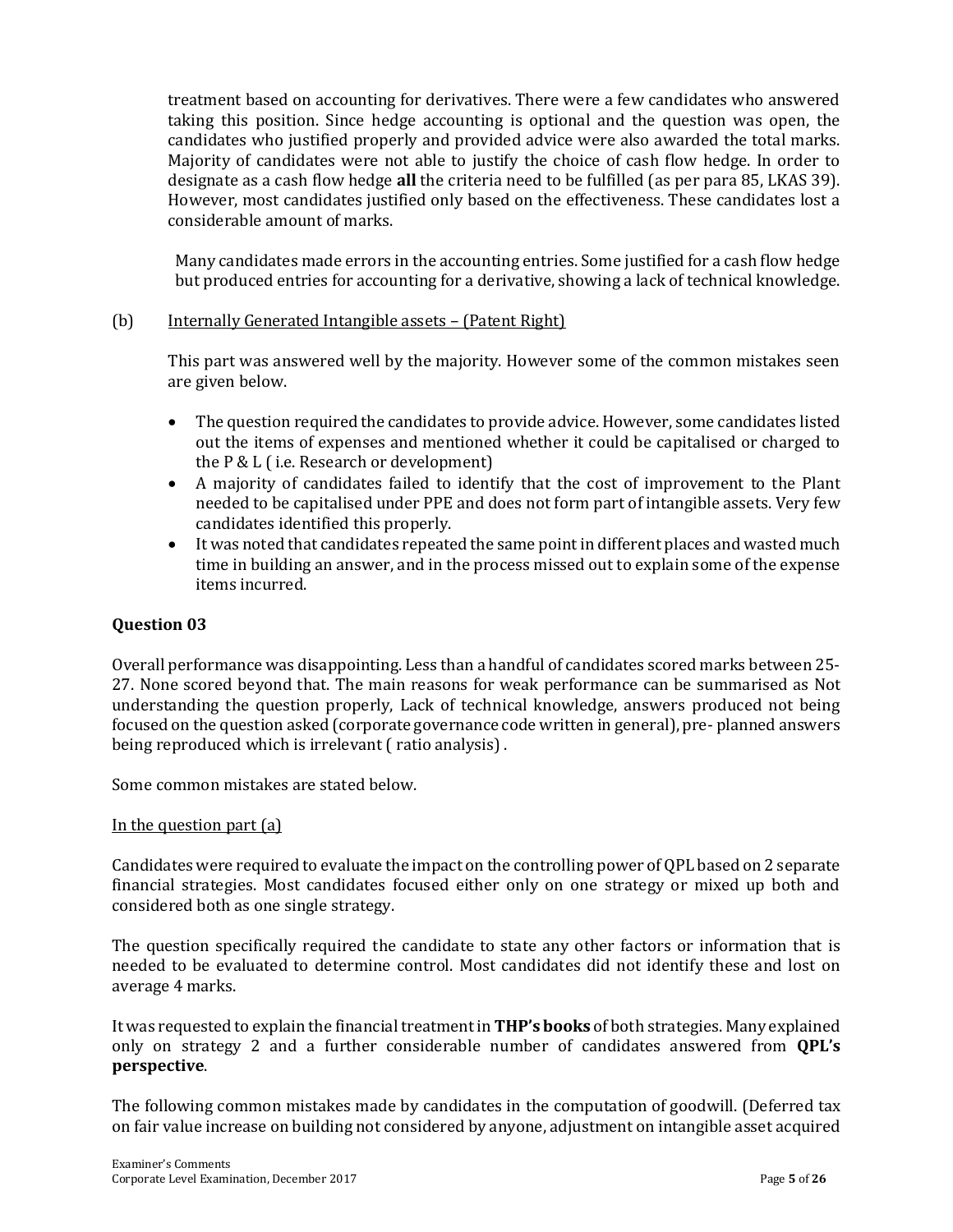in business combination (Separability) not understood, how to treat an operating lease in which the acquiree is the lessor, not considering new share issue in the calculation) On average a majority lost  $4 - 4\frac{1}{2}$  marks (out of 10  $\frac{1}{2}$  marks allocated for that part).

#### In part (b)

With 11 marks on ratio analysis, it was required to criticise the figures on revenue and GP margin. However candidates produced pre-prepared answers based on the pre seen information. And they commented at length on finance cost, admin expenses and ROE etc., in criticising the GP.

Candidates were unable to provide analysis on factors/ reasons that affected revenue or GP, but just commented on the % increase or decrease. Marks obtained was very poor for this part.

#### In part  $(c)$

Most candidates failed to demonstrate how the suggested strategies would lead to improving the long term solvency by comparing given ratios with either the existing ratios (of the Company) or with industry ratios.

#### In part (d)

Candidates required to evaluate whether appointing outside directors and appointing an audit committee will strengthen the internal control system. However the candidates had written about the composition of the board, independence and audit committee responsibility of financial oversight without addressing the issue in the question. Hence, 6 marks which could have been easily scored was missed out by the candidates.

It was noted that a majority of the answers were not focused on the question.

#### In part (e)

Questions on ethics was also answered poorly. Some candidates wrote the ethical responsibilities of the organization whereas the question asked about the violation of ethical principles by Lasantha (Chartered Accountant). Many candidates failed to address the safeguards. A majority scored either one or two marks out of the 4 marks allocated.

Most candidates identified that there is a conflict of interest. However they were unable to highlight the possible safeguards that can be applied in that scenario.

Overall in the answers it was observed that candidates are very poor at structuring an answer. Further properly reading the question, analyzing the given points and building a relationship within the scenario is not practiced by the candidates. Therefore unstructured answers, directly jumping from a mid-point without constructing a proper answer, missing out some of the facts in the case were evident in many scripts.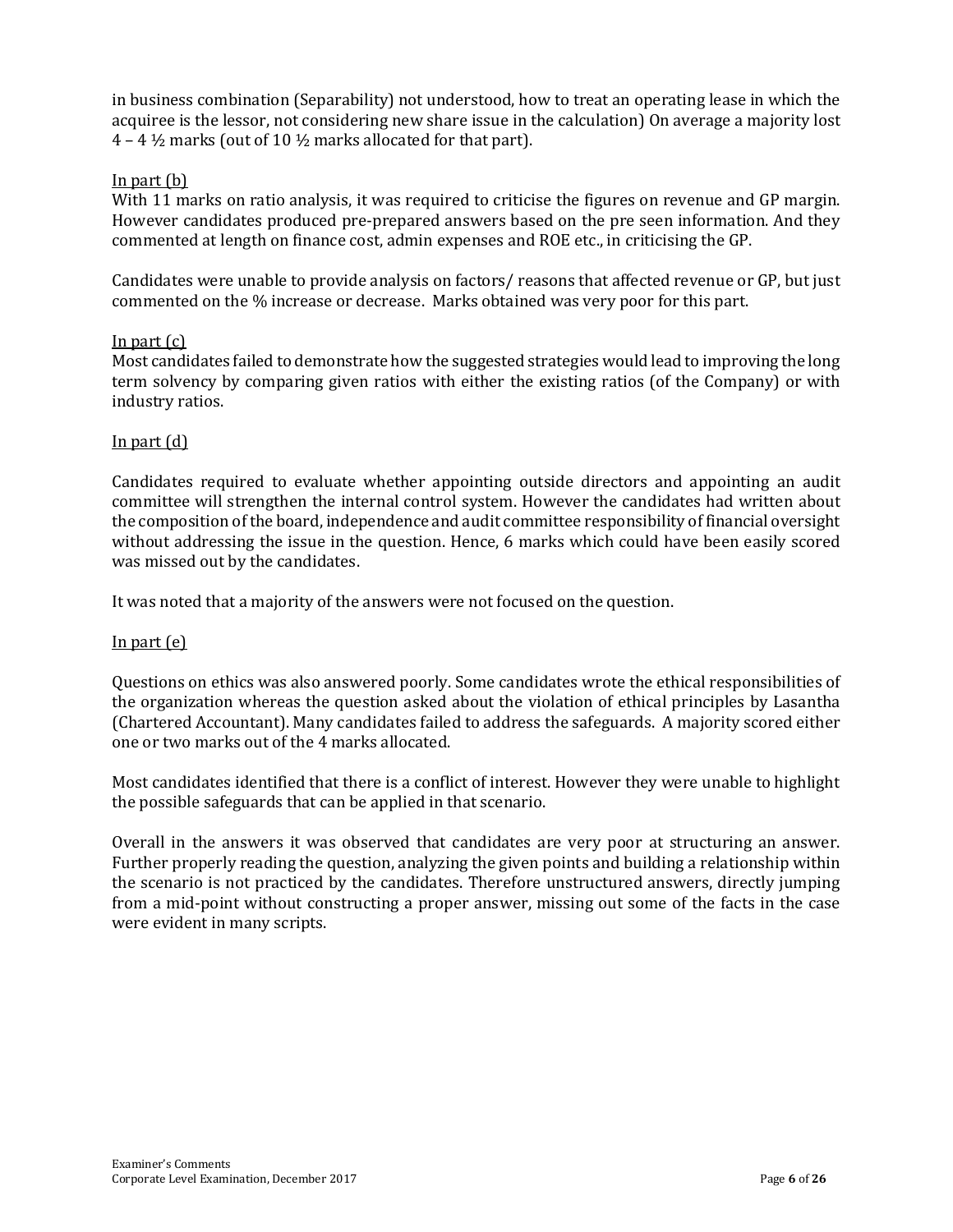

# **KC2 – Corporate Finance and Risk Management December 2017**

**Examiner's Comments**

# **Question 01**

# 1. **Understanding / comprehension of the question**

a) **Instances where Information given in the question was not understood by the candidates.**

Following statements in the question seems to have not been understood by many candidates.

- i. "PLC has decided to go for a share split, splitting each share into 3 new shares". Some students have considered the number of shares after the split as 4 times of the existing shares.
- ii. "Immediately after the announcement, the share price adjusted to reflect the share split". Some students have considered the new share price as Rs. 630/ instead of Rs. 70/-
- iii. "Since this triggered the mandatory takeover code, Accenture had to make an offer to all shareholders…..". Most of the students had taken the holding percentage of 85% instead of 75%. (i.e. including Simdi, who declined to sell its shares originally).
- iv. "Accenture paid two times of SSL PLC's book value for its shares, resulting in a sizeable goodwill". Most of the students had not understood this statement. E.g. part (e).

#### b) **Instances where the requirements of the question were not understood by the candidates.**

In part (a) students were required to **assess** the shareholding structure before and after the share split, the price per share post-split and its market capitalization. Some students have not clearly mentioned the share structure and the number of shares before and after the split. Some candidates have stated only the percentage of holding.

In part (e) students were required to **discuss** by computing the goodwill, how the financial controller of Accenture could justify this acquisition and whether any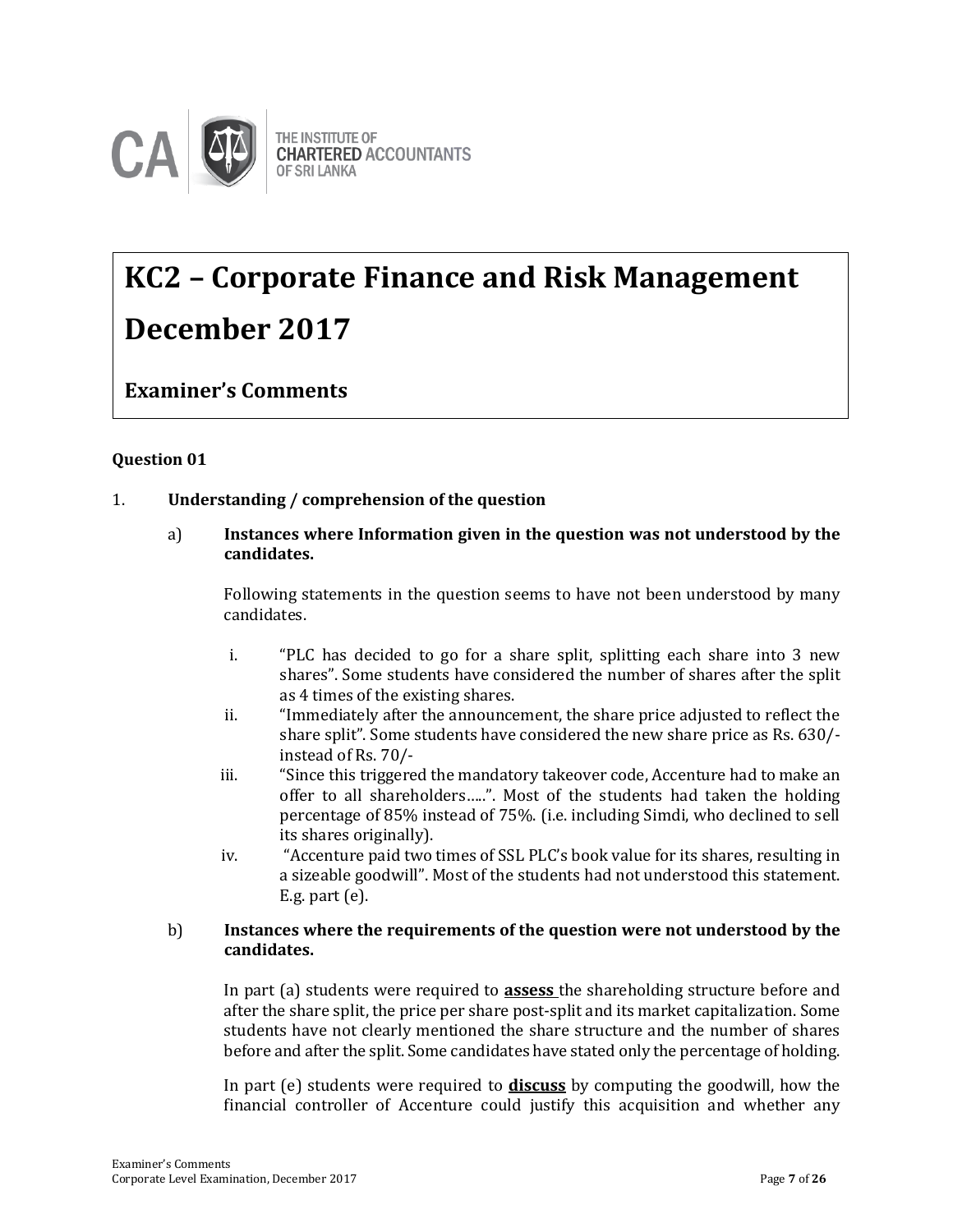impairment of goodwill could arise from this transaction. Many students had not understood the question.

### 2. **Shortcoming / mistakes in candidates' answers**

#### a. **Errors in principles/ shortcoming in technical knowledge**

- i. In part (c) EBITDA and EBIT has been messed up.
- ii. Most of the candidates have not done part (d) of the question correctly. Instead of calculating the transaction cost pertaining to each transaction separately, it was taken together. E.g. Brokerage cost & regulatory fees charged on total investment value.

#### b. **Mistakes made in application of concept, formulae**

- i. In part (b) to arrive at the investment value, the transaction cost had been added instead of deducting it.
- ii. In the working capital calculation, the sales value had been used to calculate Creditors.
- iii. Almost of all the students were not aware how to compute the impairment of goodwill in part (e)

#### c. **Common mistakes made by the students**

- i. Part (a), students have incorrectly computed the post-split no of shares as 100 Mn. (1 in to 3 taken as 1+3). For the purpose of valuation, the share price was taken as Rs. 630/- instead of 70/- (210 x 3). Candidates had not clearly assessed the shareholding structure before and after the split, the price per share postsplit and its market capitalization as required by the examiner. E.g.: only the share structure was given.
- ii. In part (b) to arrive at the investment value, some candidates had calculated the transaction cost on the revenue value of Rs 50 billion. Some had added the transaction cost to the sales proceeds.
- iii. In part (c), students made mistakes in arriving at the EBITDA and EBIT. More than 50% of the students made mistakes in calculating the finance cost. In the working capital calculation, instead of taking 2/12 (i.e. 2 months divided by 12 months), candidates had taken it as 2/365. This was a very common mistake made by a large number of candidates.
- iv. In part (d) most of the students have taken 85% as the holding percentage, instead of 75%.
- v. In part (e), the goodwill calculation was either not attempted or most of the calculations were incorrect. E.g. multiplied the total transaction cost by 2. Calculate goodwill using their accounting knowledge.
- vi. Made mistakes in extracting information. Students seems to be confused over the figures given e.g. Rs 50bn has been taken as 5000mn. Some have used all 11 digits for the calculations e.g. 50,000,000,000.

#### d. **Building / planning of the answer**

Except for a few candidates, most students had just written without proper planning.

#### 3. **Good side of the answer produced**

Students who read the question properly, have scored high marks without much difficulty. Average marks earned about 15 out of 25.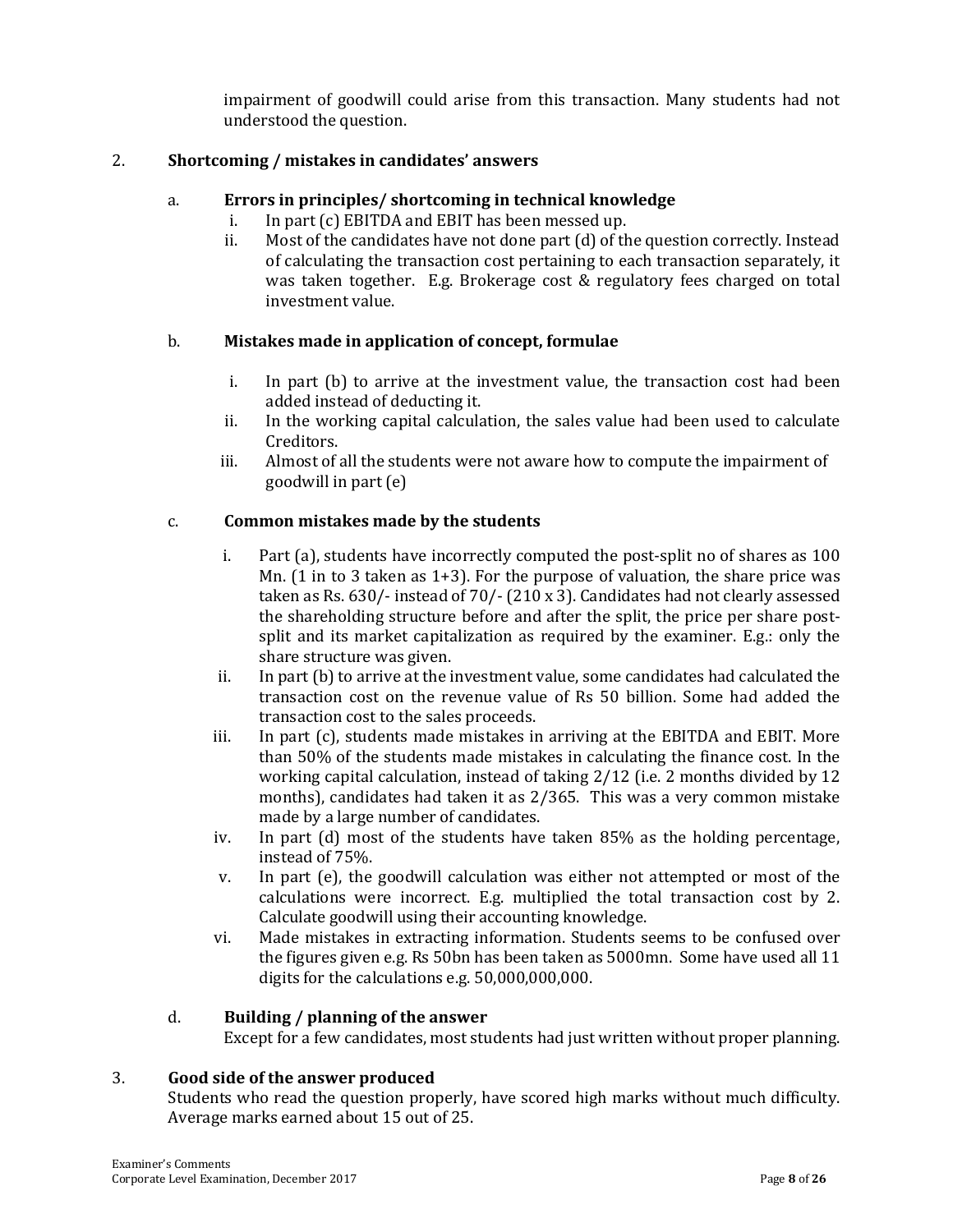# 4. **Any other comments to be communicated to the students**

At this level it is essential to be updated with business world transactions. Students should be clearly aware about the number of zeros per million, billion and to select the correct denominators for the total proportions.

## **Question 02**

#### 1. **Understanding / comprehension of the question**

#### a. **Instances where Information given in the question is not understood by the candidates**

- i. Only a very few candidates were able to identify the overtrading position explained in the question, almost all the students have not identified the short term fund investment in long term assets. Most candidates were also unable to identify the cash drop of Rs. 400 million.
- ii. In part (b), students did not understand the saving of interest in alternative 2  $\&$ 3 by speeding up recoveries through discounting or factoring.

#### c) **Instances where the requirements of the question were not understood by the candidates.**

In part (a) the question required the candidate to analyse the financials to identify the root causes of the poor liquidity position. Students are required to support their findings with ratio analysis. However students had directly computed the ratios (mostly liquidity ratios) and explained the positive and negative effect on liquidity.

#### 2. **Shortcoming / mistakes in candidates' answers**

#### a. **Errors in principles/ shortcoming in technical knowledge**

- i. Students are not familiar with the ratios and errors were observed in the calculations.
- ii. Not identified the overtrading position.
- iii. Not identified the long term investment on fixed assets from short term funds
- iv. Ratios calculated using average figures. But there is no opening figures for 2016 to compute the average
- v. Some students were under the impression that dividend is a compulsory payment.

#### b. **Mistakes made in application of concept, formulae**

- i. Wrong figures extracted for formulas.
- ii. Instead of calculating the Ratios for each year separately, some candidates calculated on the average values. As a result there was no basis for comparison.

#### c. **Common mistakes made by the students**

- i. Monthly savings were not annualized for computations. E.g. Annual interest charge on the loan compared with the monthly saving on bank charges etc.
- ii. Computing the ratios but not explained the implication on liquidity
- iii. Not evaluating the options of part (b) properly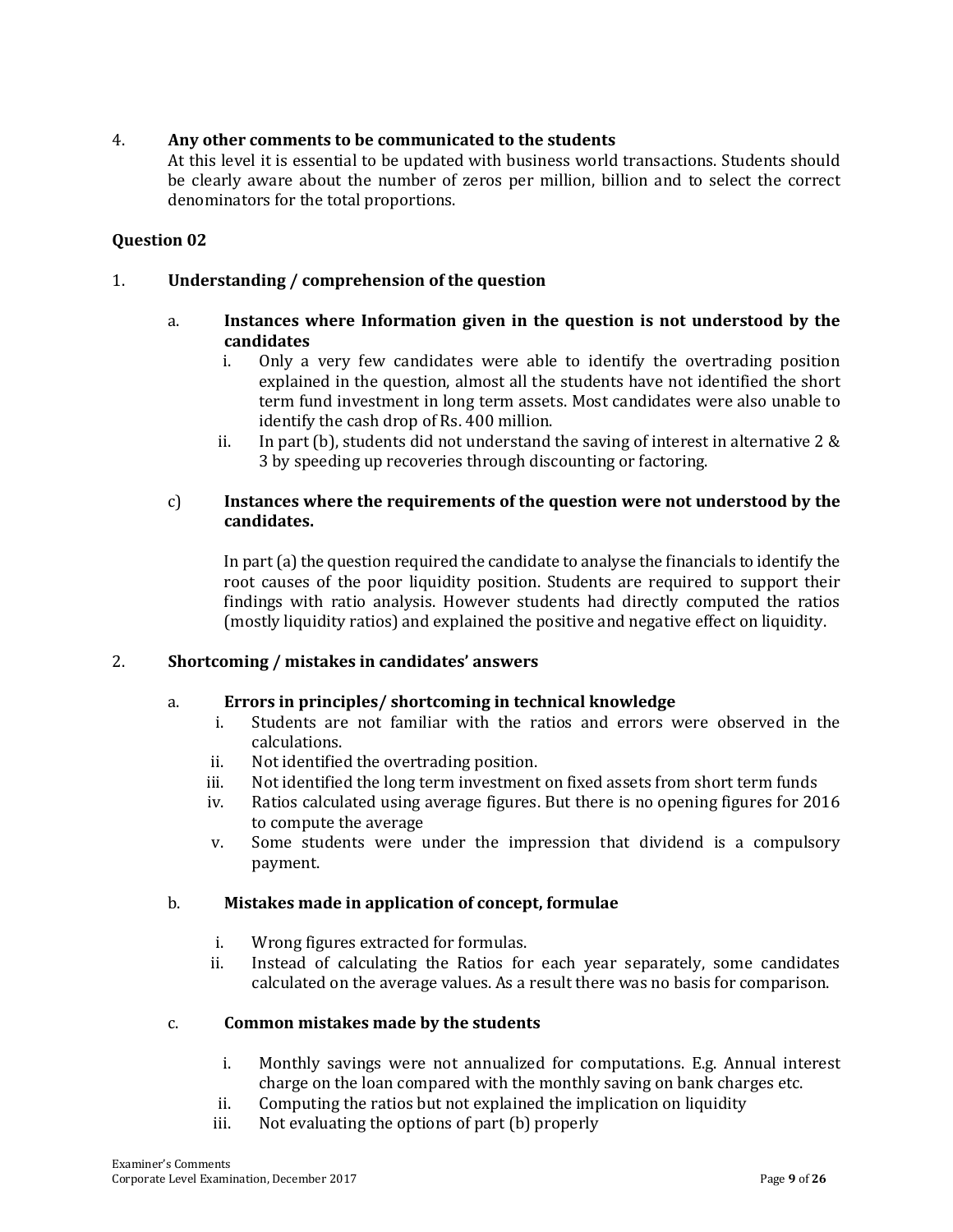- iv. Some students have not considered the saving on alternatives given under part (b) but had only taken the cost. E.g. 22% on 120 mn not considering as a saving, 15% on 120 mn was considered as a cost
- v. When calculating the cash discount of 2.5% some candidates had taken the debtor balance of 550 instead of sales of 3100 mn
- vi. When calculating the cost saving on debtors under cash discounts, some candidates had taken 20 days, which is the standard credit period of 30 days minus 10 days for cash discount.

# d. **Building / planning of the answer**

Students attempted the question satisfactorily in terms of calculations but were not good in making their recommendations/ recognizing of other factors/ analyzing and interpretation of the computations.

# 3. **Positive aspects of the answer produced.** Average marks earned14 out of 25

# **Question 03**

# 1. **Understanding / comprehension of the question**

# a. **Instances where Information given in the question is not understood by the candidates**

It was observed that a fair number of candidates have not understood the methodology to answer the following parts of the questions.

Part (a): FCF based valuation of the QPL and evaluation based on that approach (7 marks)

Part (c): Evaluation of the proposed expansion project (16 marks). Students were unable to understand the different calculations applicable to present the business and expansion project. There was also confusion in the application of 3 WACC to the project with additional new debt capital.

Part (b): Impact on the capital structure due to the addition of Rs. 20 million debt. (6 marks)

# d) **Instances where the requirements of the question were not understood by the candidates.**

The candidates have not understood how to evaluate the proposed expansion project in part (c) of the question. None of the candidates had correctly calculated the WACC of different years. This was a new area and the candidates were unable to apply the year by year different WACC due to a lack of understanding.

# 2. **Shortcoming / mistakes in candidates' answers**

# a. **Errors in principles/ shortcoming in technical knowledge**

- i. Many candidates did not have the required technical knowledge on the FCF approach calculations and WACC calculation for part (a) and (c) of the question.
- ii. The impact on the capital structure after the new addition of debt was not answered in part (b) and only the computations were done.
- iii. Candidates have considered the obtaining of the loan and settlement of the loan in the cash flow, which is a fundamental error in project analysis.
- iv. It was noticed that most candidates were not able to compare the correct beta factor of an unlisted company using levered beta, even though the information was given in the pre-seen (which could have been done prior to the exam)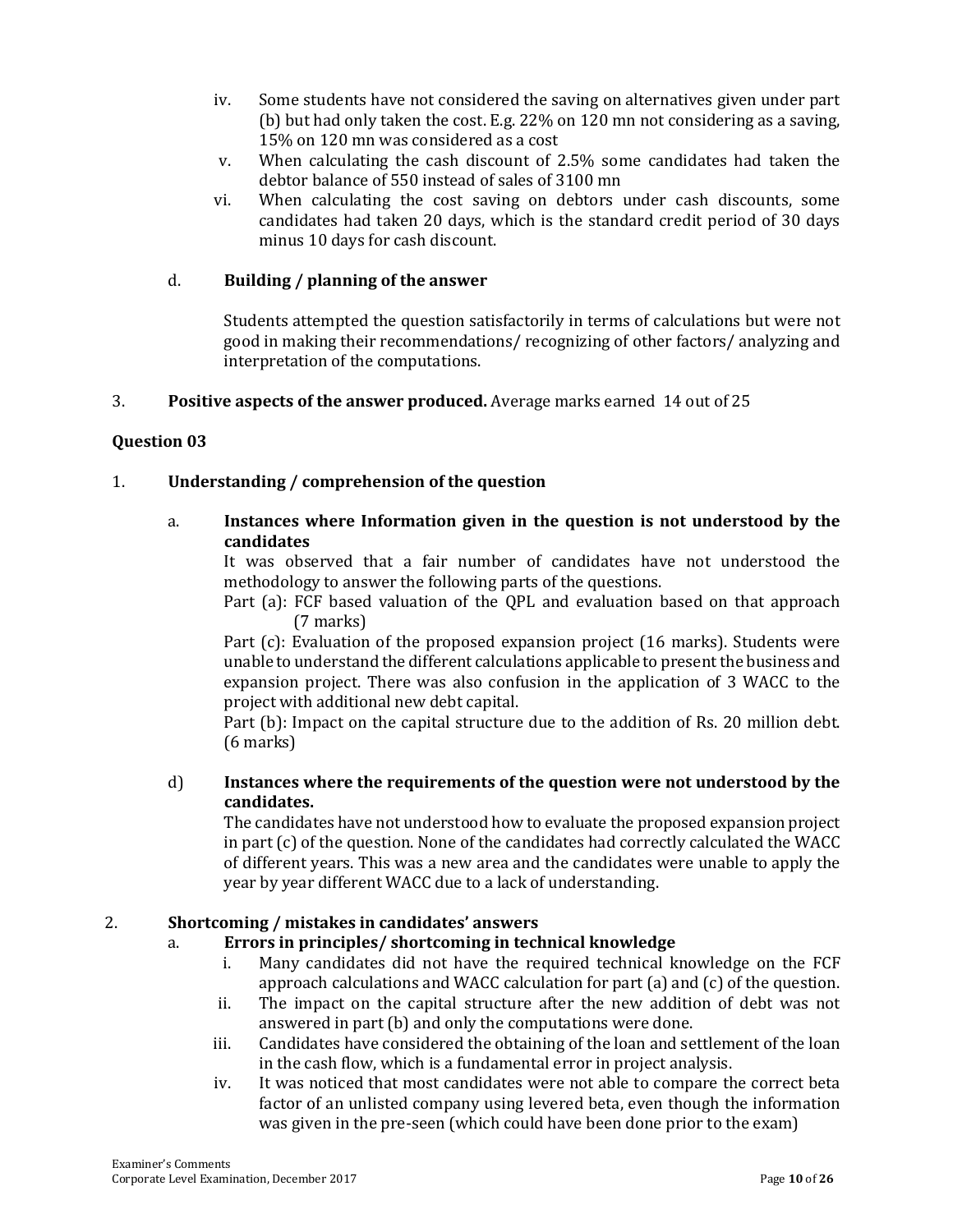v. Candidates displayed very poor knowledge in advising QPL to make an appropriate decision in capital introduction due to the poor knowledge in venture capital and private equity firms. Some had confused private equity with private placement.

# b. **Mistakes made in application of concept, formulae**

- i. Candidates have done a project evaluation rather than using the FCF formula to calculate FCF
- ii. No proper calculation of the terminal value in part (c).
- iii. Not using the growth model formula correctly in computing the firm value after calculating FCF.
- iv. After arriving at the firm value not deducted the debt value of the firm to calculate the equity value.

#### c. **Common mistakes made by the students**

- i. When candidates write essay type answers, they waste time in interpreting irrelevant data.
- ii. Extracting information from the pre-seen was very weak in general.
- iii. Due to poor time management candidates have missed easy questions like part (e)
- iv. In part (a) for the FCF basis valuation, used 5 year forecasted revenue instead of the year 2017 unaudited revenue + 4.5%.
- v. Again in part (a) Some candidates had just arrived at the asset based valuation, by merely indicating the stated equity of Rs. 55mn given in the pre-seen page 11, without the adjustments required by page 8 of the paper.
- vi. With regard to part (b) of the question, it was required to comment on the impact on capital structure using operational and technical information. Most of the answers were limited to the calculation of new WACC.
- vii. In part (c) the question, almost all the candidates failed to gain on average not more than 5 marks out of 16. The question was either not understood or misinterpreted.
- viii. Many candidates had written irrelevant answers for part (d) (i) & (ii) parts of the question. E.g. Except for a few candidates, most answered stating "agreeing to the MD's idea and to select PEF or VCF to raise funds through an IPO
- ix. In part (d) (ii), it appears that most of the answers were based on part (i) of the question, which is irrelevant. E.g. It appears that candidates missed the most important part of the question, which is "through an IPO".
- x. In part (e) of the question, almost all the candidates did not justify/validate the "findings. Only the calculations were done.

# d. **Building / planning of the answer**

Other than those who got more than 15 marks for this question, other candidates did not have any idea on how to build the answer. They failed to realize the correlation between part (a), FCF approach and part (c) of the question. Most of the candidates answered part (e) successfully.

#### 3. **Good side of the answer produced**

Overall, except for a few, others failed to produce good answers for part (a) FCF, (b), (c) & (d). However there were plenty of accurate answers on hedging option calculations in part (e) of the question.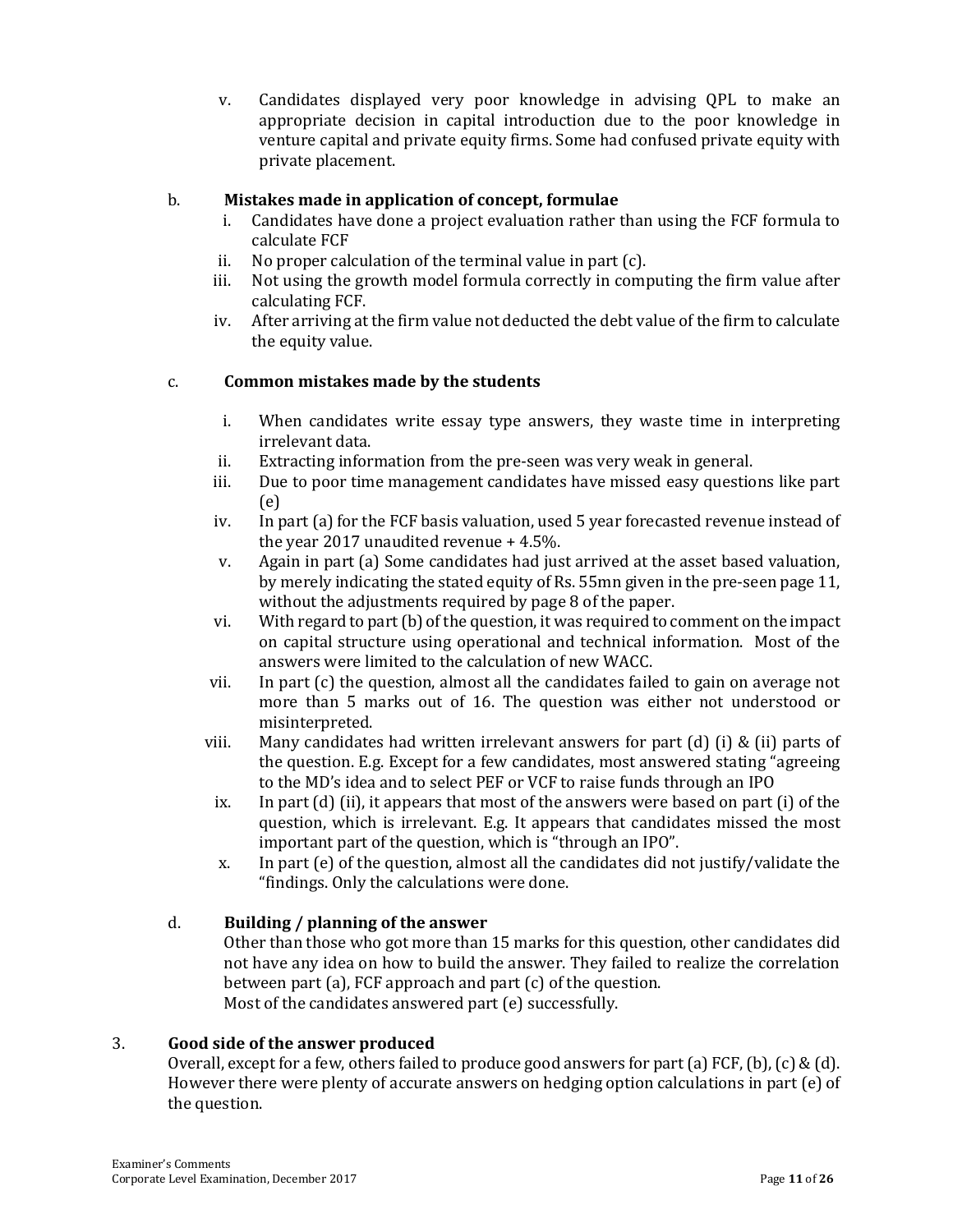# 4. **Any other comments to be communicated to the students**

- Poor time management was observed. Candidates need to improve their time management skills.
- Candidates should limit their answers only to the point, calculation, narration required in the question.
- It's a habit of the candidates to answer the question without reading it properly. E.g.: part  $(a), (c) & (d)$
- Candidates have to prepare for the examination well before exam. E.g. With regard to the calculation of WACC for part (a) of the question, candidates could have calculated the unlevered and levered beta even prior to the exam. (adequate information given in preseen of page 7).
- Candidates should study all the topics in the syllabus. Mere selection of a few possible topics and studying it is risky. It appears that a majority of candidates may have not studied the FCF approach before the examination.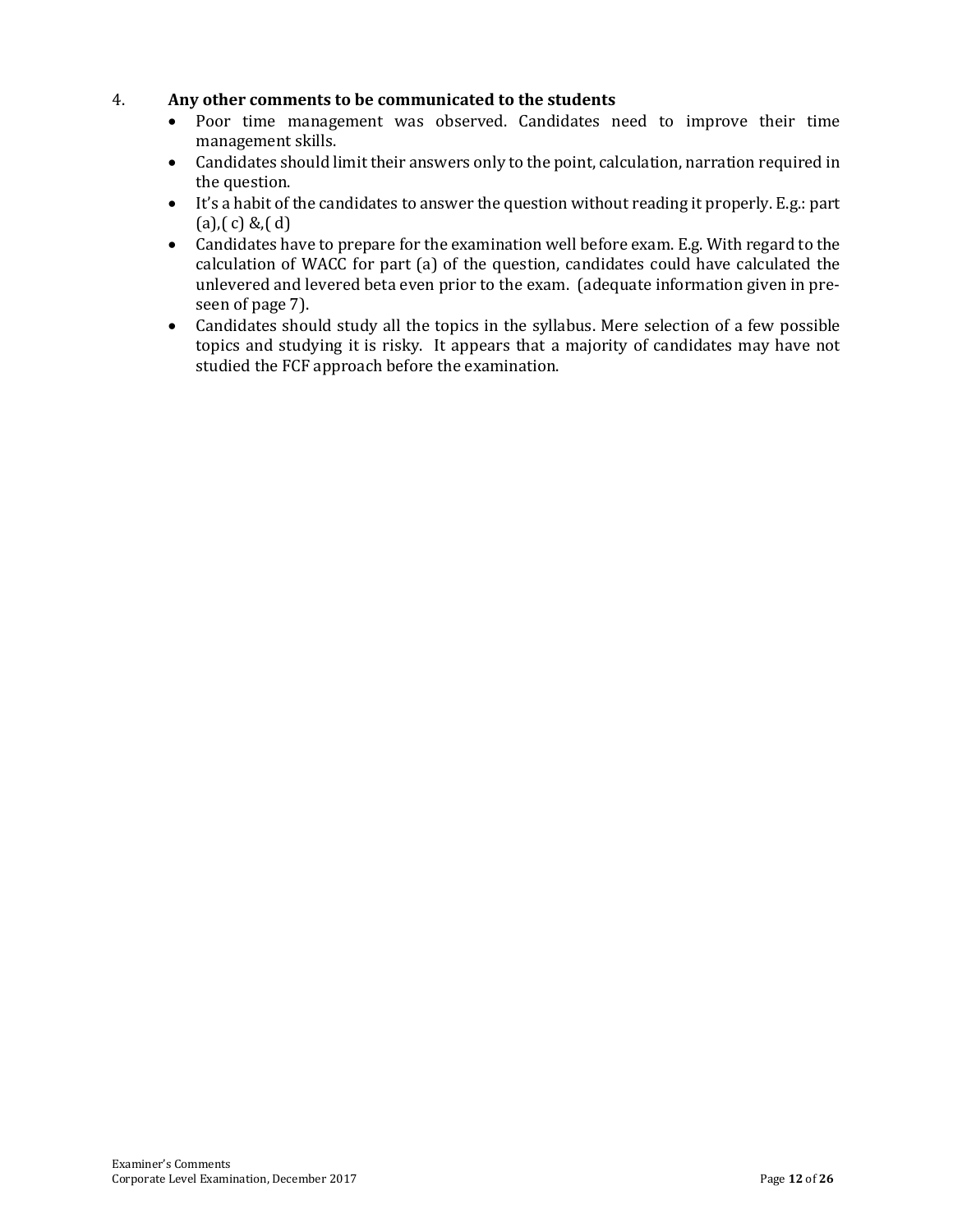

# **KC3 – Corporate Taxation December 2017**

# **Examiner's Comments**

# **General**

In overall, the candidates had made a good attempt at the questions and were satisfactory compared to previous examinations. Candidates clearly found question 2 particularly challenging.

Majority of candidates had answered using a methodical approach to questions and thereby were able to produce reasonably focused, relevant answers (other than question -02) addressing the principal and core components of each requirement.

It is advisable that students be able to prepare a comprehensive tax computation. They should also be able to compile a proper answer and advice on tax planning, decision making on minimizing tax expenses and mitigating risks and effective communication with tax authorities, clients and the management etc. Therefore, displaying mere technical knowledge is not adequate at this level.

Being an open book examination student's level of presenting their answers in line with the required standard in terms of technical & legal aspects did not fully meet with the expectation.

Students are expected to be more focused on the structure of the paper since three questions were based on scenarios. Therefore the answers should be presented in a manner in line with the expectations and it is recommended to address the action verbs, expected learning outcomes, knowledge processes, knowledge dimensions etc.

The under mentioned reasons may have had an adverse influence on student performances;

- Lack of preparation connected with the Pre-Seen case study materials.
- Lack of understanding the requirements of the questions (not focused on action verbs)
- Producing irrelevant facts and thereby running out of time.
- Lack of knowledge on the recent amendments to the Inland Revenue Act.
- Lack of communication and presentation skills.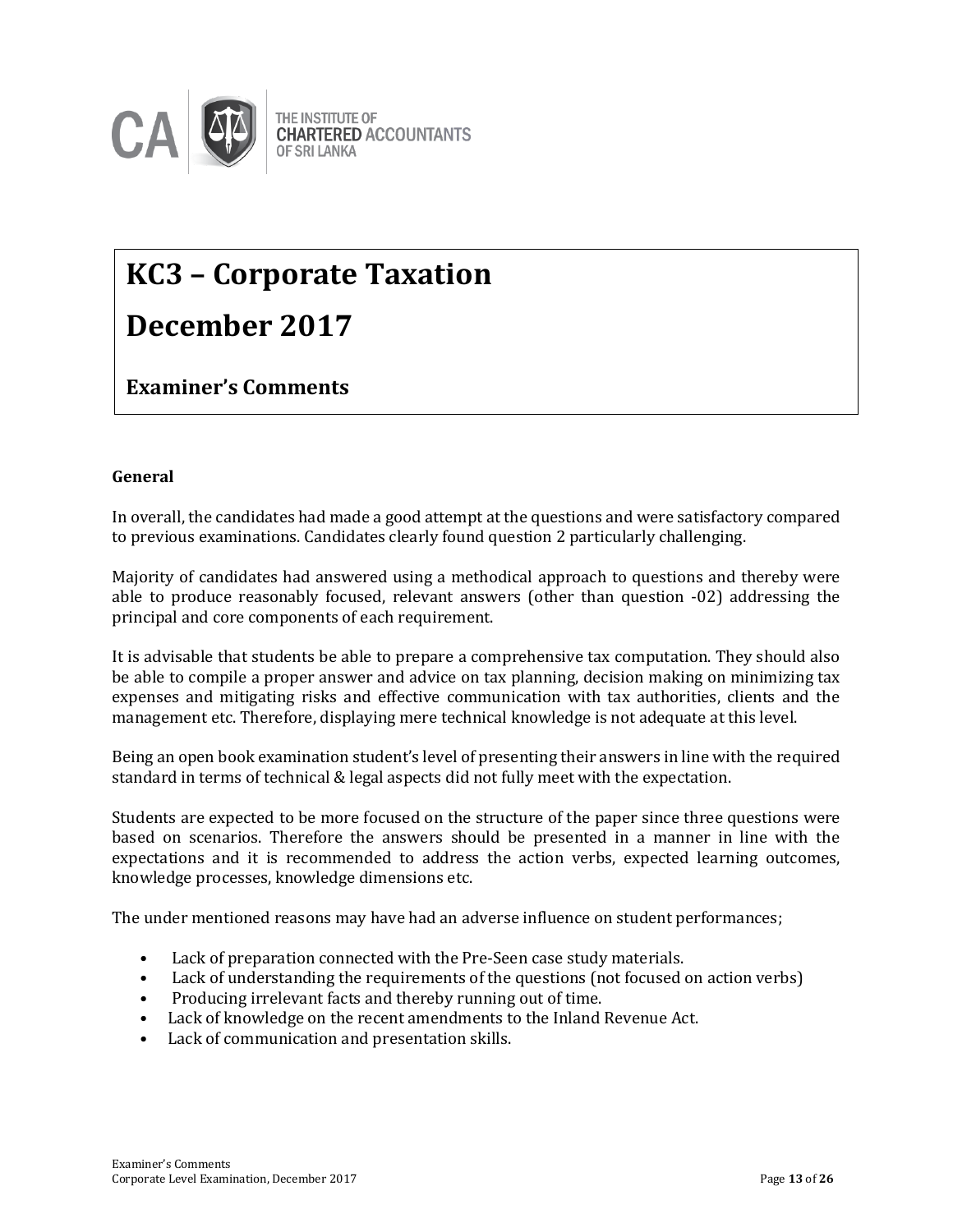# **QUESTION-WISE COMMENTS**

#### **Question 01**

**General Comment**: As a whole this question was answered well and the majority of candidates were able to complete it. Most candidates scored more marks on this question.

The Commonly observed weaknesses of candidates were;

- Lack of knowledge on amendments to VAT & NBT.
- Misunderstanding & errors in calculations.

# **Part-(a) (i)**

A majority of candidates recognized that conducting Seminars on awareness programs in order to attract students are not treated as educational services. Many candidates demonstrated relevant knowledge on the application of concessionary tax rates and thereby concluded that the applicable 10% concessionary rate on educational services could not be applied to the seminar income.

A few candidates clearly understood the situation and applicability of other concessions prevailing at the time under Section 59B and proved their skills in analyzing, making decisions based on the information given.

A hand full of candidates were ignorant about the applicable year of assessment which was 2012/13 and the applicable tax rate under Section 59B which is 10%. Thereby the prevailing rate of 12% was incorrectly applied and candidates lost easy marks.

#### **Part-(a) (ii)**

On the whole, candidates scored well on this part of the question. The majority of candidates recognized that the service income from seminars does not fall in the category of education income, hence the VAT exemption is not available on seminar income.

#### **Part-(a) (iii)**

Candidates who attempted this part of the question generally made a reasonable attempt at identifying whether educational services are NBT exempted or not. A fair number of candidates have clearly identified that the NBT liability does not arise if the liable turnover of educational income does not exceed Rs. 25Million per quarter.

However a few candidates were ignorant of the Rs. 25Mn threshold. Important fact that, Educational Income exceeding 25 Million and thereby Seminar Income automatically is liable for NBT.

Only a small number of candidates were able to describe the consequences of nonpayment of NBT.

#### **Part-(a) (iv)**

A very high proportion of candidates were unable to give an exact answer on the time bar provisions that was expected.

Majority of candidates incorrectly stated, about the 18 months prevailing time bar period applicable for income tax matters and thereby arrived at an incorrect conclusion.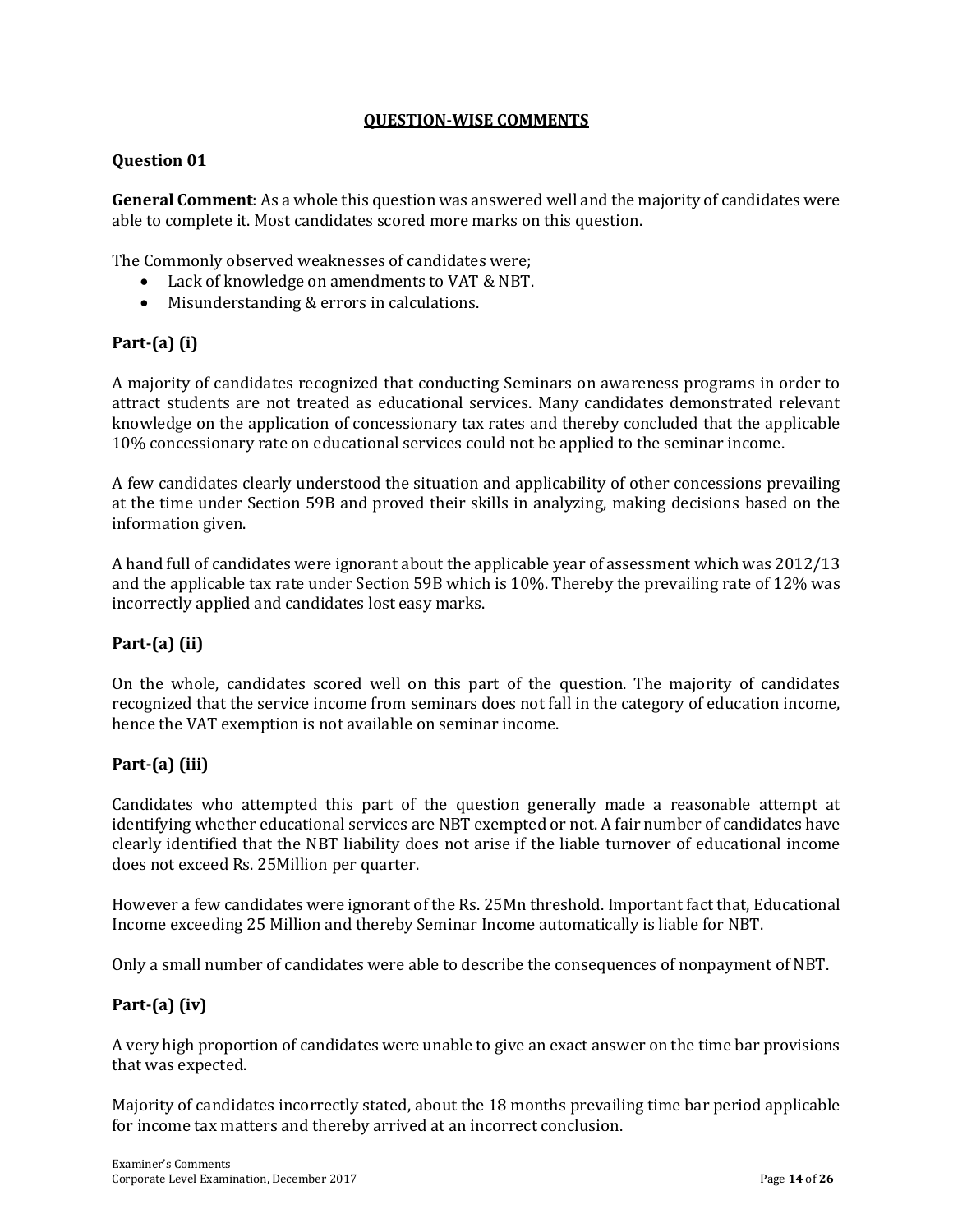The time bar provisions applicable for VAT & NBT were identified and the correct conclusions were stated.

# **Part (b)**

This part of the question tested the penal provisions in the Inland Revenue Act applicable to Accountants, Auditors and Tax Practitioners. Almost all candidates were successful in stating the applicable penal provisions.

As a general comment, some candidates had a tendency to simply list out the penal provisions but did not quote the applicable section of such provisions whereas some had overlooked and not noted that the question required only to outline the provisions applicable to Accountants, Auditors and Tax Practitioners and thereby wasted time on stating facts on other similar provisions applicable to any person.

# **Part (c)**

This part of the question was answered very well, with the majority of candidates achieving the allocated marks.

Majority of candidates stated the basis and due dates of Income tax payments and penalties applicable for late payments. A very few candidates did not state, about the balance tax payment date of on or before 30th of September to avoid further penalty and lost easy marks allocated.

## **Question 02**

**General Comment**: This question was not well answered by the candidates when compared to other questions, particularly the elements of the question dealing with the assessing of the income tax liability of a non-resident person, double tax treaties & personal taxes.

Candidates who scored well had carefully read and interpreted what the question was asking for and were succinct in their responses, making their points clearly and concisely.

Some candidates spent a significant amount of time writing lots of detail about a subject based on their knowledge which, if not relevant to the question and scenario outlined, did not score marks.

The Commonly observed weaknesses of candidates were;

- Lack of knowledge in chargeability of Income tax on non-resident persons.
- Inability to support the answer by giving facts.
- Poor references to relevant sections of IRD Act and building the answer accordingly.
- Misunderstandings & careless mistakes in calculations.

#### **Part (a) (i)**

Fair number of candidates knew that the profits arising on contracts entered into by the Non Resident Company with their customers in respective of other countries are liable to income tax in Sri-Lanka. Although this question required discussing the contents of the case law of "Anglo Persian Oil Company" which is similar to the circumstances given in the scenario and subsequently the same case law was superseded by section 84 of the Inland Revenue Act. Only a very few candidates identified and addressed the relevant case law facts (Anglo Persian Oil Company) as expected.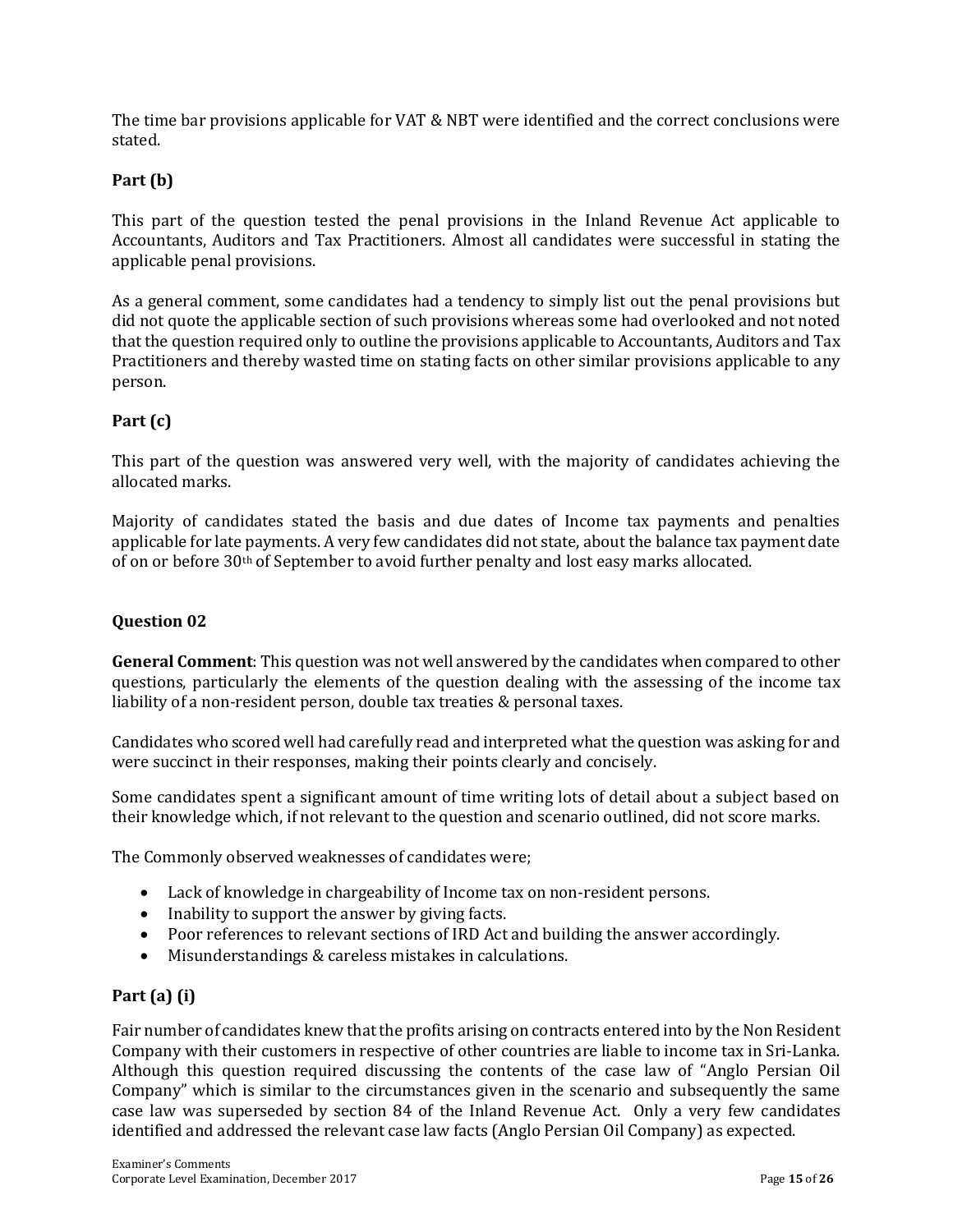Instead many candidates had written about the "shivas" case and tried to relate the contents which are remotely connected with the scenario.

Only a very few candidates were able to secure at least 80% of the marks allocated for this part.

# **Part (a) (ii)**

The majority of the candidates struggled with this part but a limited number of students were able to clarify such liabilities to income tax based on Article 7(3) of DTA between Sri Lanka & China.

# **Part (b)**

In this part, the tax computation of a Non Resident Company was given and the candidates were required to assess the Income Tax liability for the Year of Assessment 2016/17 based on statutory accounts of Calendar year 2016 and to calculate the Remittance Tax as well.

Candidates seemed to have dealt reasonably well with this computation. A pleasing number of candidates correctly computed the required Income tax liability & Remittance Tax Liability despite the fact that a few candidates seemed to struggle with the computing of the Deemed Additional Profits.

The common mistakes that were observed are as follows;

- Overlooked the readily given information of Net Profit of Rs. 118 Million and instead worked out Revenue-cost of Sales – Expenses and thereby wasting unnecessary time on the calculation.
- Export income of car seat belts to all the plants of BCMC China for the newly manufactured cars are not considered when deemed additional Profit is calculated.
- Had not identified the Head Office Expense limitation of 10% of the total Income or actual expense whichever is lower.
- Many applied incorrect income tax rates.
- Completely omitted the calculation of Remittance Tax or did not consider the export sales proceeds of the Sri Lanka Branch retained abroad.

# **Part (c)**

This part of the question is connected with Personal taxation. Almost all candidates were successful in identification of the residency status. Overall performance for this part of the question was good and candidates got more marks.

A hand full of candidates identified that the non-resident person would be liable to Income Tax in Vietnam only in respect of Profits & Income arising in or derived from Vietnam.

Some candidates incorrectly stated that taxes paid in Sri Lanka could be claimed as a tax credit in Vietnam.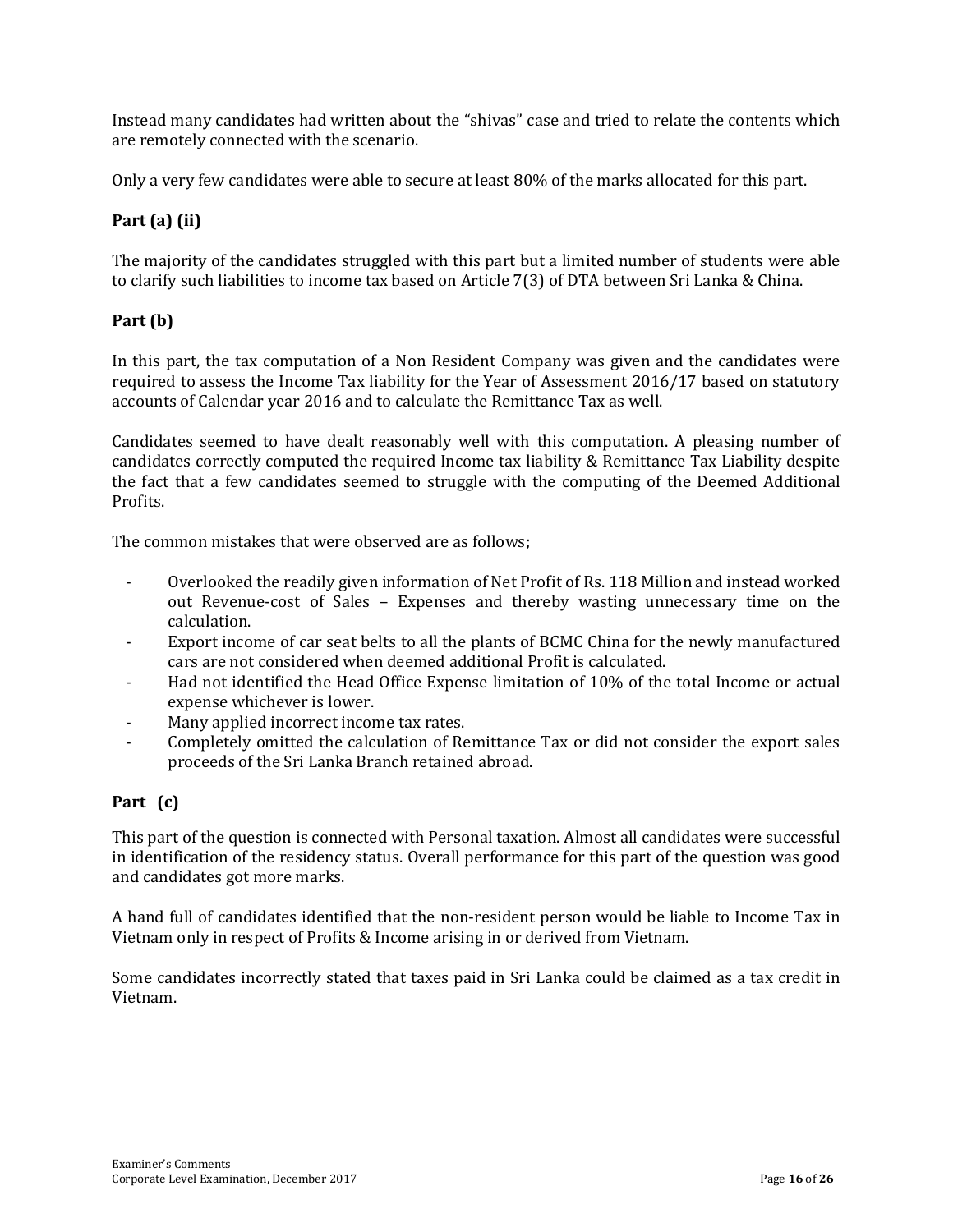# **Part (d)**

The majority of candidates struggled with this part of the question and mixed-up the changes that took place during the year 2016. Many did not know the VAT liable limit of income during the period tested in the question.

Many of the candidates had the applicable VAT rates for the given period and related turnover limits. However, some of them had mentioned that "Renuka" is required to register for VAT as his quarterly supply had exceeded the limit.

In computing the VAT payable by Renuka, after mentioning about the registration, some students had done detailed numerical calculations, taking the figures in the question which was not necessary and wasting their time. Students are strongly advised to read what is required in the question and in this part the action verbs used were "recognize the chargeability" and "Advise"**.**

#### **Question 03**

#### **General**

The overall performance was satisfactory compared with previous examinations.

#### **Part (a)**

In this part, tax computation of a Limited Liability Company was tested and the candidates were required to assess the Income Tax liability for the Year of Assessment 2016/17.

This question was a computational question and the candidates scored well, particularly in relation to the disallowable items and capital allowances etc.

#### **Good performances that were observed are as follows:**

- Majority of candidates were successful in forming a methodical answer
- On the whole the calculation of allowable/disallowable expenses such as advertisement, business promotions, entertainment, donations, and legal fees, repair etc. was dealt with well
- Despite the fact that a few candidates made mistakes in recognizing allowed and disallowed expenses majority of them made the adjustments accurately.
- The capital allowances computation was dealt with very well and most candidates attained close to full marks.
- Accurate adjustments were made to the provision for gratuity.
- Most candidates were successful in correctly adjusting other sources of income.
- Some candidates were silent on adjusting the rent income and some clearly indicated that since it is part of Business Income and hence no need to show as a separate source of income. However many of the candidates displayed their knowledge on disallowing repair allowances restricted to 25 % on gross rent income of a Company.

#### **The common mistakes that were observed are as follows:**

- Some candidates have not identified that the advertisements published in newspapers to sell the land is of capital nature and hence fully disallowed for tax purposes.
- Few candidates had not identified that the advertisement on staff recruitment of Rs. 50,000/-is 100% allowed for tax purposes.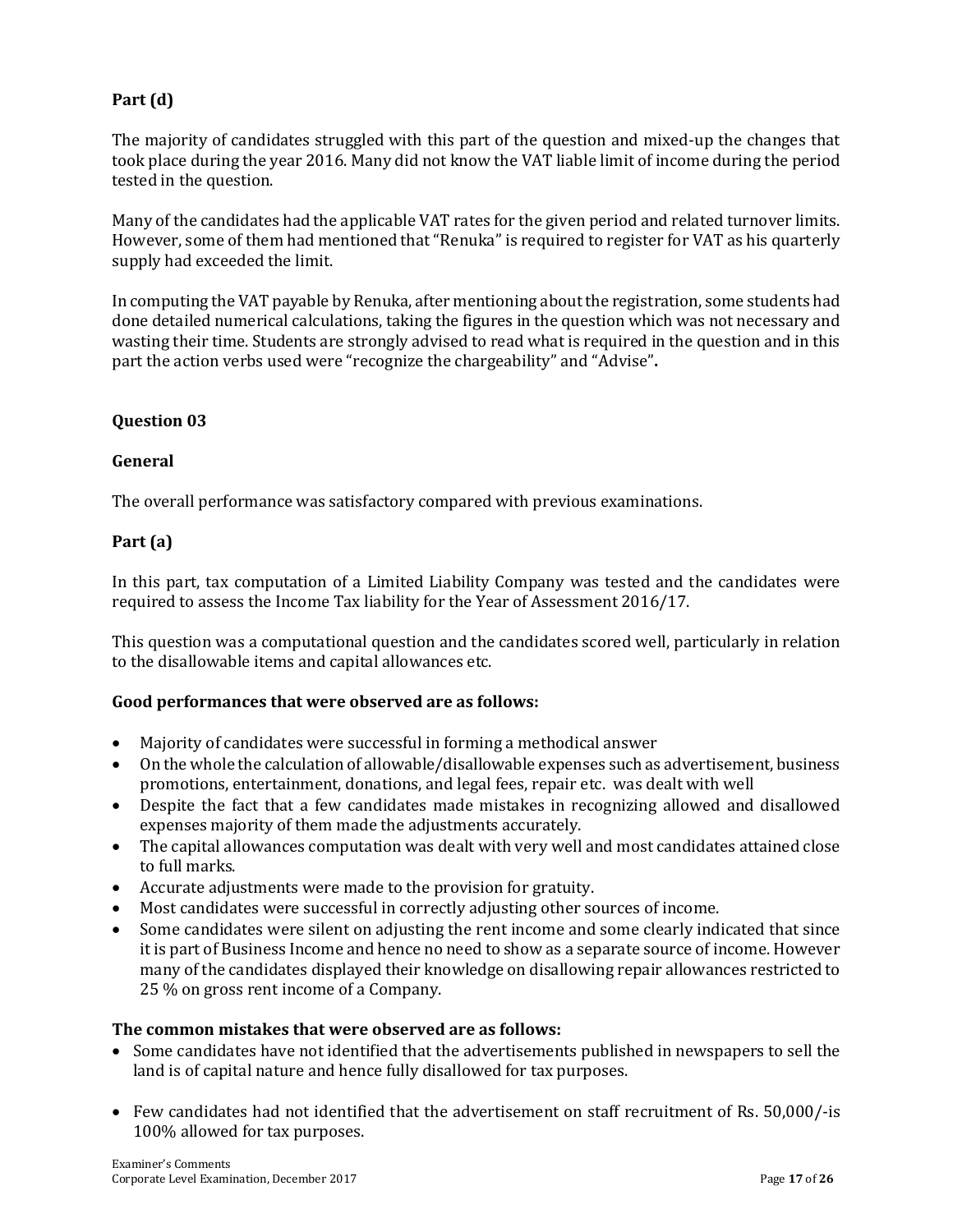- In some cases the rent income is not recognized as a part of business income and treated as a separate source of income.
- A handful of candidates knew that repair allowance against Rent Income of a Company is limited to 25% of Gross Rent Income or actual expense whichever is lower.
- Although many candidates properly identified the disallowed portion on foreign travelling expenses, very few candidates allowed the air ticket allowance of 100% saying it is meant for incentives.
- Many students misunderstood the business promotion and disallowed the whole expenditure instead of disallowing 25% of it.
- A handful of candidates knew that Legal Fees on lease Agreement signed to lease out standalone shops should be allowed as the Act does not disallow it.
- Very few candidates incorrectly identified the foreign exchange gain as a separate source of income and thereby it has been disallowed and added back.
- Some candidates accurately calculated the adjusted tax profit/ (loss) on disposal of two vehicles and have not done any adjustments in the tax computation for the second vehicle that is sold to wife. (Considered it as allowed which is incorrect treatment)
- Some candidates have not identified the applicable 28% tax rate in the calculation of income tax liability.
- Most candidates disallowed the finance loan interest of Rs. 12,235,000 paid on a bank loan taken to procure the fixed assets for standalone shops opened in the year of assessment 2015/16 ignoring the fact that now it is allowed under section 25.

# **Part (b)**

The question tested knowledge for calculating distributable profit.

A good proportion of candidates were able to answer this part successfully.

# **Good performances that were observed are as follows:**

- Most candidates have correctly computed the distributable profit.
- Most candidates have correctly calculated the Depreciation on capital asset acquired during the Y/A 2016/2017.

# **The common mistakes that were observed are as follows:**

 Some candidates have not taken the correct book profit before taxation to calculate distributable profit Very few candidates have incorrectly calculated Depreciation on capital assets acquired during the Y/A 2016/2017.

# **Part (c)**

Question required advising the accountant, giving an opinion about the gain from the disposal of a land by referring to appropriate provisions in the local tax statute and relevant case laws. Most of the candidates have answered this part successfully and only a small number of candidates were not able to score marks.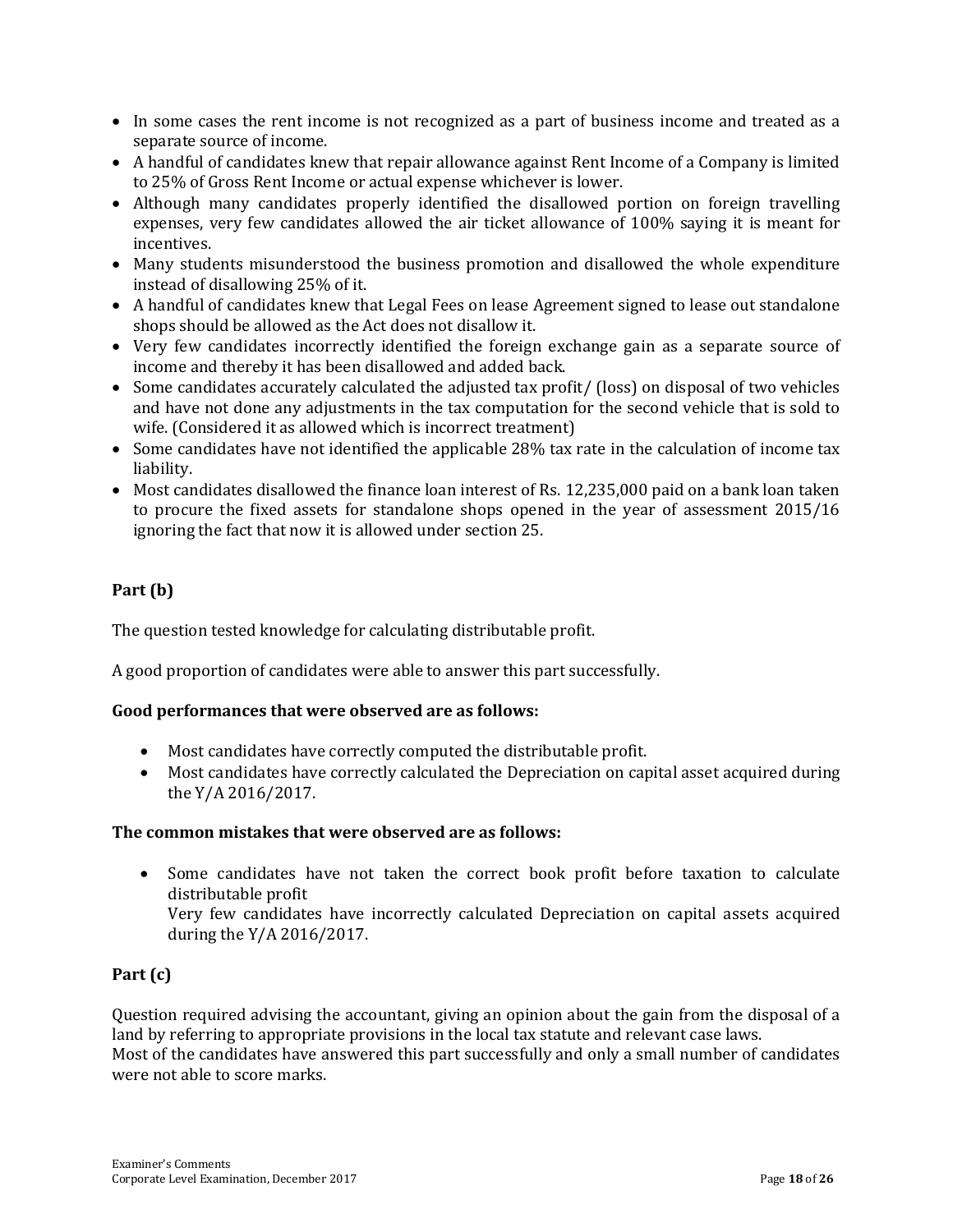# **Good performances that were observed are as follows:**

 Most of them have identified the relevant case laws and knew that the gain from disposal of land is a capital gain and is not taxable.

#### **The common mistakes that were observed are as follows:**

- Very few candidates have not identified, the relevant case laws and they incorrectly argued indicating the gain from disposal of particular land is not a capital gain therefore it should be taxable.
- Although some of them argued accurately were unsuccessful in presenting the final conclusion and thereby lost some marks.
- Some candidates did not describe the relevant points such as nature of trade, isolated transaction, period of transaction, profit motive etc.…… to gain more marks.

# **Part (d)**

The first part of the question required the students to compile a brief memorandum to the board of directors of QPL explaining whether the position taken by the Assistant Commissioner is correct or not with regard to the issue of the notice of intimation in respect of VAT, and to recommend the course of action that should be taken.

Most of the candidates have answered this part successfully.

#### **Good performances that were observed are as follows:**

- Most candidates identified the relevant section of the Inland Revenue Act and gazette notification.
- Most candidates successfully recognized the applicable incomes that are liable for VAT and applicable exemptions available.
- Most candidates correctly identified that the input VAT could be claimed only on liable sources.
- Most candidates correctly argued that the Assistant Commissioner is correct and the intimation letter has a valid base.

#### **The common mistakes that were observed are as follows:**

- Some candidates did not identify the relevant section of the Inland Revenue Act and gazette notification.
- Some candidates incorrectly argued saying the company has received foreign currency and therefore the entire sale is exempt.
- Very few candidates incorrectly described the appeal procedure for VAT assessment
- Most candidates did not give recommendations although it was required to give the course of action.
- Very few candidates gave an incorrect opinion about the Assistant Commissioner's letter.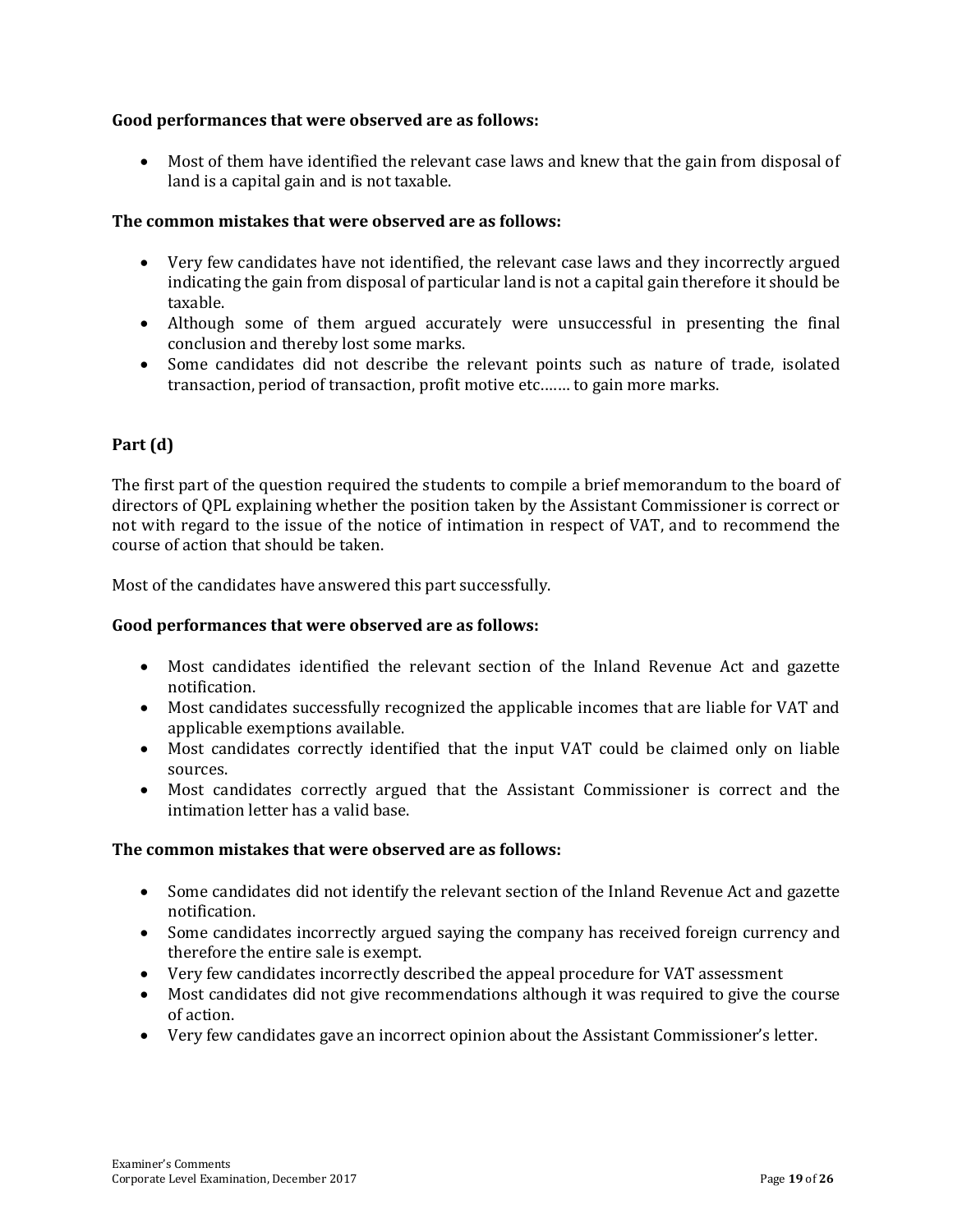# **Part (d)**

Question asked to advice on the tax and regulatory implications due to the unethical practice of purchasing grocery items at inflated prices under the deferred settlement scheme from the proprietorship owned by the managing director's wife, and the action they could take in the future. The majority of candidates struggled with this question but a very few scored highly.

#### **Good performances that were observed are as follows:**

- Some of the candidates had mentioned the relevant sections of the Inland Revenue Act.
- Few of the candidates recognized that the transaction is between two related parties and hence should be at arm's length price.

#### **The common mistakes that were observed are as follows:**

- Some candidates have described unnecessarily the type of pricing methods applicable on transfer pricing.
- Most candidates were unable to advise the possible action that could be taken in the future.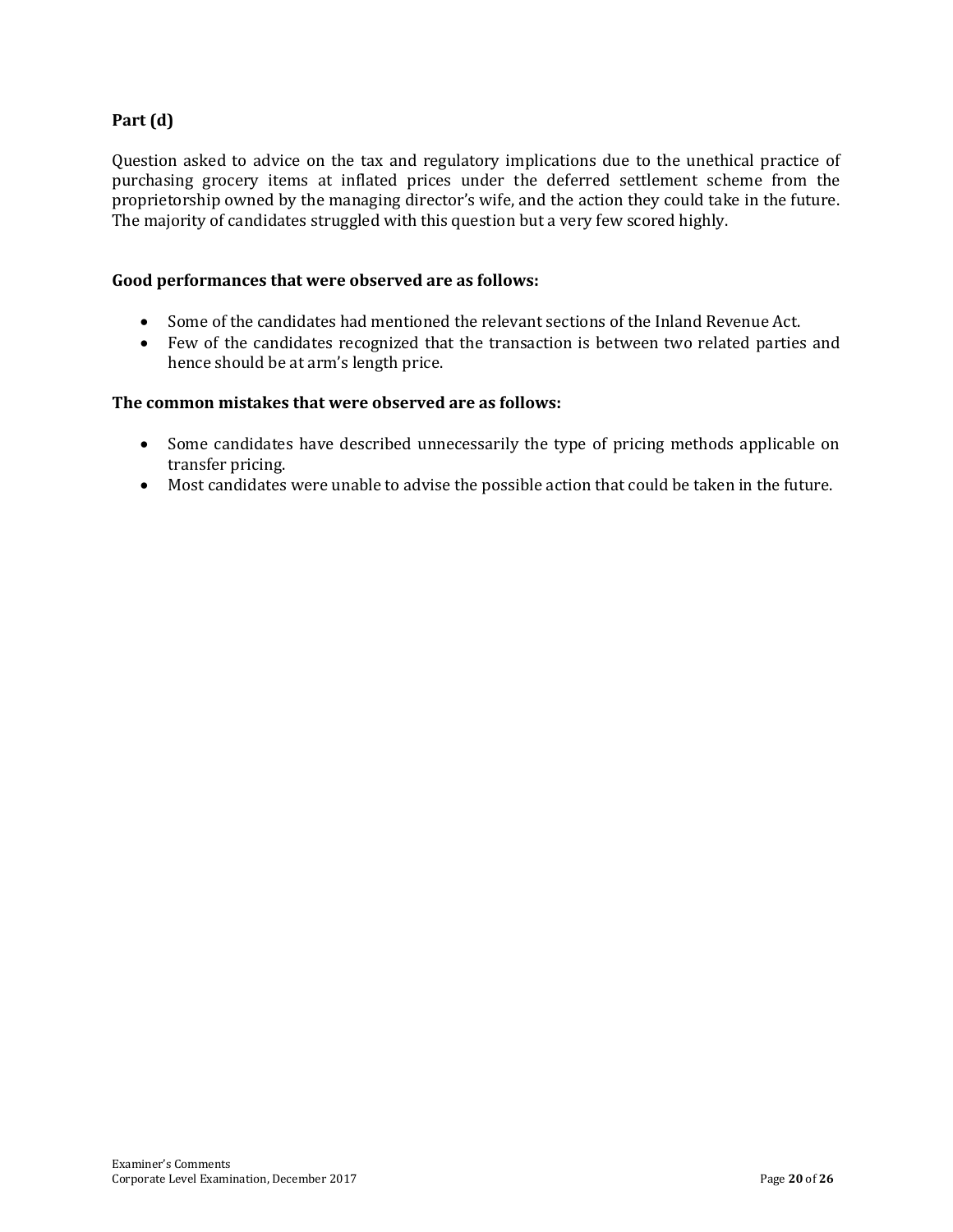

# **KC4 – Corporate Governance, Assurance and Ethics December 2017**

# **Examiner's Comments**

#### General comments

This paper consisted of two sections. Sec 1 carried two questions for 25 marks each and Sec 2 carried one question with 50 marks which is based on a pre-seen. Overall performance is not up to the expected standard. The candidates preparing for this exam should relate the number of points to the marks available, as most of them demonstrated poor time management. A number of common issues were observed in the answers that contributed to the disappointing pass rate such as;

- Lack of application skills
- Not delivering the question's requirement
- Not planning the answers
- Not following the action verbs

#### Specific comments

#### **Question 01**

Majority of the candidates have not performed well in this question.

#### **Part (a)**

The examiner expected the candidates to propose significant audit areas that should be reviewed by the engagement of quality control review partner referring to the scenario. The candidates demonstrated poor technical knowledge on quality review in accordance with SLAuS 220. Many candidates were unable to differentiate the function of the quality review partner from the engagement partner. There were some candidates who wrote what is to be done by the quality review partner just copying from the SLSQC 1 sec 38. Some candidates have identified the significant audit areas in the given scenario but failed to write how the quality review partner reviews those, as a result got less marks. Some candidates have wasted time in explaining business risks in the given scenario. Some candidates who did not have any knowledge on quality review and produced irrelevant answers such as;

- Quality review partner should review the internal controls
- Communicate the issues to the management
- Comply with rules relating to listed company
- Nature, timing and extent of audit procedures
- Procedure for setting targets for Lak Power Plc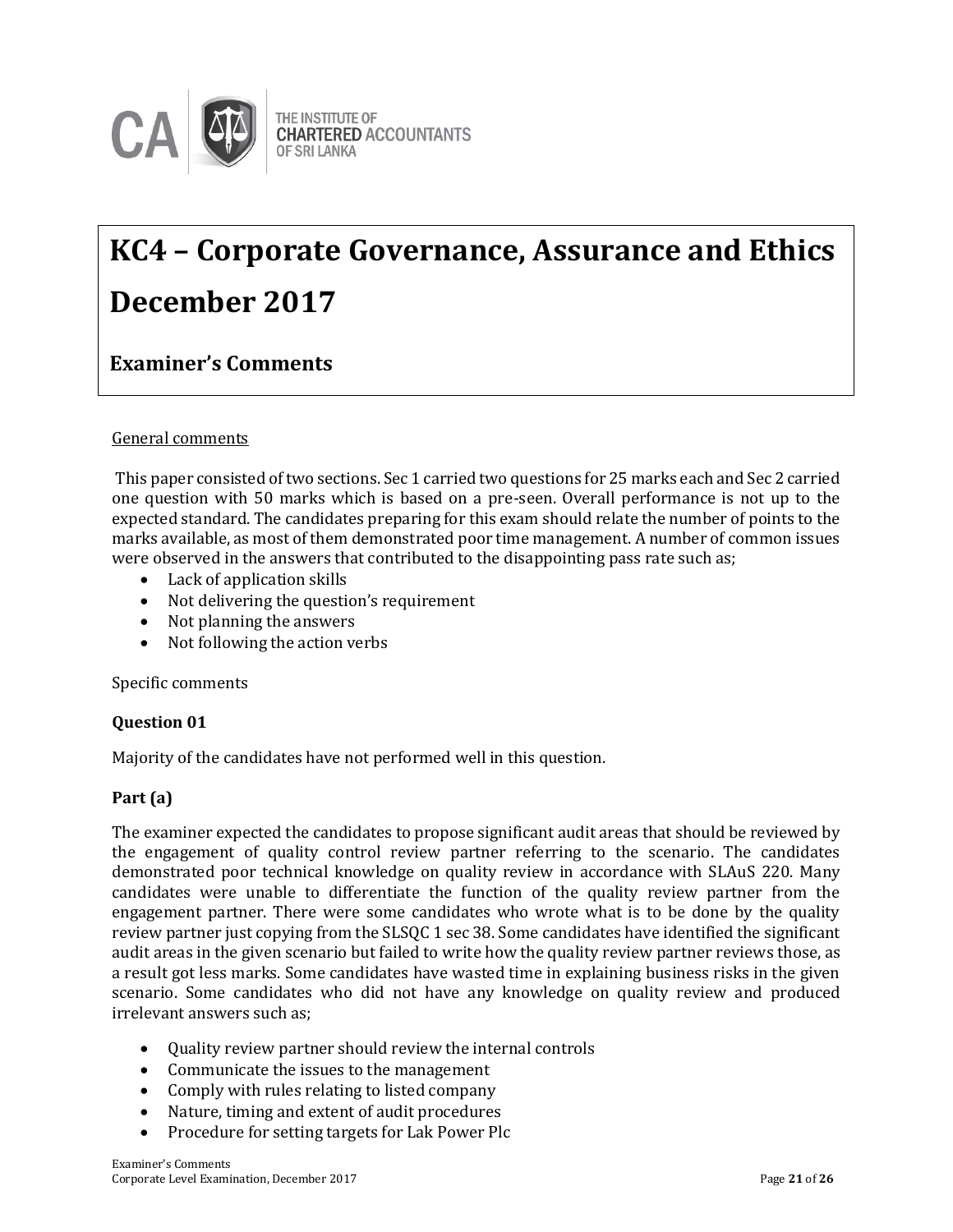# **Part (b)**

In this question it was required to evaluate the modification required to the initial audit plan of the company. Candidates were expected to address the issues that were identified by the engagement team. Initially the audit team had identified only revenue recognition and management override as risk areas. The examiner expected the candidates to evaluate the subsequent findings such as going concern, impairment, component depreciation which have an impact on the audit. Many candidates had failed to understand why modification is required to the audit plan and wrote audit procedures for each risk area without specifying that modification is required to the initial audit plan and wrote;

- Increase the control tests carried out, without mentioning the requirement to carryout substantive tests
- Modify the audit opinion

Some candidates have produced general answers such as;

- Consider nature, timing and extent of planned risk assessment process
- Consider the other procedures to be followed

There were common irrelevant answers such as;

- Assign engagement teams with quality
- Relevant ethical requirement

#### **Part (c)**

- (1) It was required to evaluate the matters to be considered to decide in producing an assurance report on the non-current assets of the company. The examiner expected the candidates to write elements of assurance engagement which are in existence. Candidates could have easily scored marks if the SLAuS framework on assurance engagements was followed. The majority of the candidates ignored the action verb to evaluate although they identified that such an assurance engagement has to be carried out in terms of SLAuS 805. Some candidates have written the considerations when accepting the engagement referring to SLAuS 805 such as;
	- Comply with relevant ethical standards
	- Compliance with the requirement SLAuSs relevant to the audit
	- Acceptability of the Financial Reporting Framework
	- Form of opinion

Some candidates wrote irrelevant answers such as;

- Auditor should not provide an assurance report on the non-current assets of the company as a self-review threat will arise
- The assurance engagement should be an agreed upon procedure according to SLSAE 4400
- The auditor should not provide such a report as it involves valuation of non-current assets and as per code of ethics auditor should not catty out valuation of assets
- (11) It was required to advise how the auditor could mitigate the possible misunderstanding by a reader of such a report. Many candidates were unable to understand that when an assurance engagement is performed on non-current assets, the readers may confuse it for a full audit. Although they have identified that SLAuS 805 applies in this regard they failed to understand that this is regarding single financial statements and specific elements. They have produced irrelevant answers such as;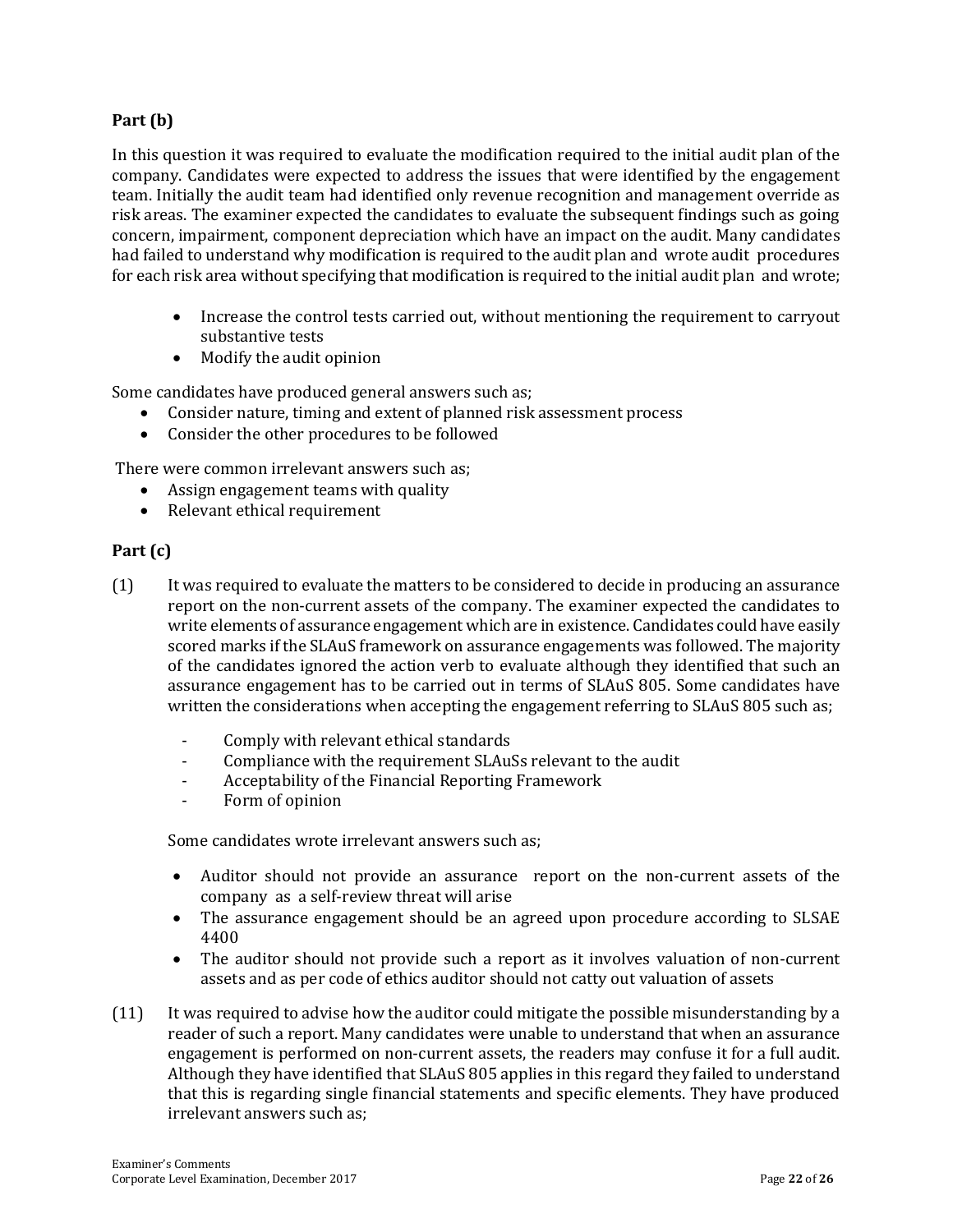- Discuss with management
- Mention auditors responsibility and management responsibility clearly
- As it violates ethics must appoint a separate audit team.

## **Question 02**

## **Part (a)**

In this part of the question examiner tried to test the knowledge of the candidates on how the internal auditor can contribute to the risk management process of an entity. Almost all the candidates have attempted this question and some have given satisfactory answers. Some have ignored the fact that the internal auditor should be independent of the management, and written that the internal auditor can get involved with the management functions such as;

- Help to control complex areas
- Develop strategic plan
- Develop risk management strategy

Majority of the candidates did not have a clear idea about the scope of the internal audit as a result they wrote management functions as the work of internal auditor and the special functions of the internal auditor without relating to risk management such as;

- Investigation of special matters
- Conducting forensic audit

Some have answered using the given scenario as;

- Carryout forecasting of Foreign Exchange rates
- Checking accounting records
- Prepare action plan for handling cash of Lora

Some candidates have wasted time in writing the tasks that the internal auditor should not do such as management functions. The candidates should be trained to plan to focus their answers to the relevant specific points.

# **Part (b)**

In this part of the question the candidates were required to identify the possible business risks in the given scenario. Candidates were required to identify the risks and explain the nature of the risks. Only a few candidates have explained the risks. Some candidates have identified the audit risks as risks and explained in detail and given the impact and the mitigation plan accordingly. But the examiner did not expect the candidates to identify the audit risks. Candidates have stated the following audit risks and not obtained marks.

- Revenue recognition
- Accounting of lease agreement finance & operation risks
- Cutoff procedure
- Non availability of segregation of duty- payroll preparation

Some candidates had identified business risks which are not directly relevant to the issues in the given scenario such as;

- Ownership of the organization
- Reputation risk
- Credit risk
- Loss of staff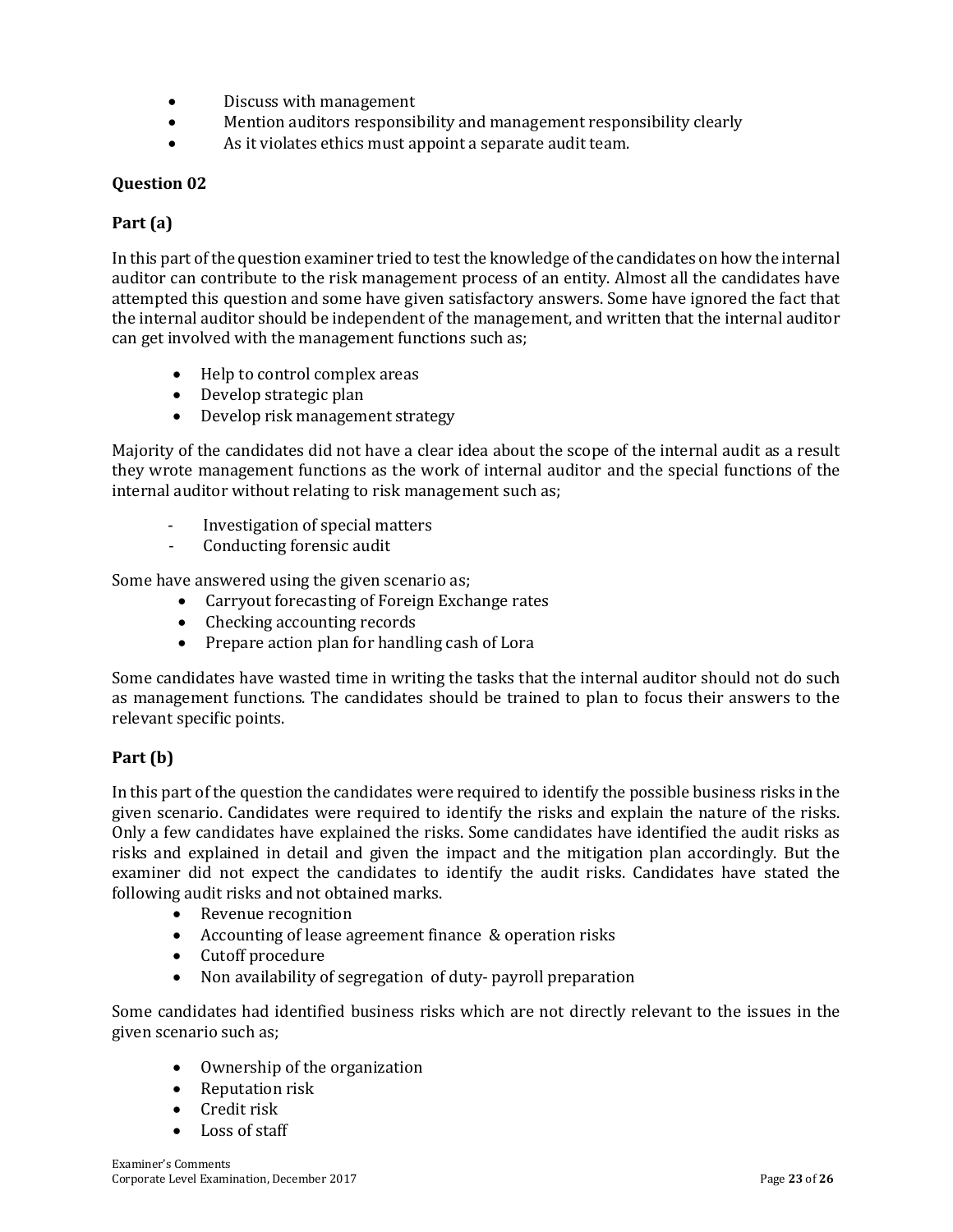Some have identified the correct business risks but they have failed to explain such risks, as a result obtained fewer marks.

# **Part (c)**

In this part of the question it was required to recommend tests of controls for inventory and cash management. Those who have studied the textbook had given relevant answers. Many candidates were able to secure full marks. There were some answers giving only one control instead of two controls. Some candidates have misunderstood the question and had written controls instead of tests such as;

- Introduce bar cording
- Change the time to deposit cash
- Appoint an independent person to check the receipt of cash and its recording

#### **Question 03**

# **Part (a)**

- (1) It was required to comment on available SLAuS to structure an assurance engagement to meet with the objective of providing the required certified 5 year forecast. In this part of the question the examiner expected the candidates to recognize that there is no direct SLAuS for the performance of assurance engagements other than audits of historical financial information, the SLSAEs may be referred in this regard. Almost all candidates have identified SLSAE 3400 as the suitable type of engagement for reporting of prospective financial information. Most of them were unable to comment that SLAuSs are applied for the audits or reviews of historical financial information not suitable for forecast.
- (11) It was required to recommend suitable areas to consider when planning the proposed engagement for QPL. The examiner expected the candidates to consider the suitable areas which are considered when planning all assurance engagements such as,
	- Suitable applicable criteria
	- Applicable criteria is suitable for the intended use , here to obtain a loan
	- Appropriate materiality
	- Reports and statements which will be considered by the bank such as;
		- Cash flow
			- Interest cover
			- How the information are compiled,
			- The applicability and basis for assumptions
	- Possible sources of evidence and notes

Only a few candidates have addressed such areas instead, most of them have referred to SLSAE3400 and written the areas to be considered. Those who have considered the areas as per SLSAE3400 also obtained marks when they have linked to the scenario. Most of them failed to link to the pre-seen. Most of them ignored the fact that the prospective financial information is prepared for the user which is a bank to grant a loan and the information is based on the assumptions which should be supported with evidence such as basis for assumptions, cash flow statements, interest calculation and details of other expenses.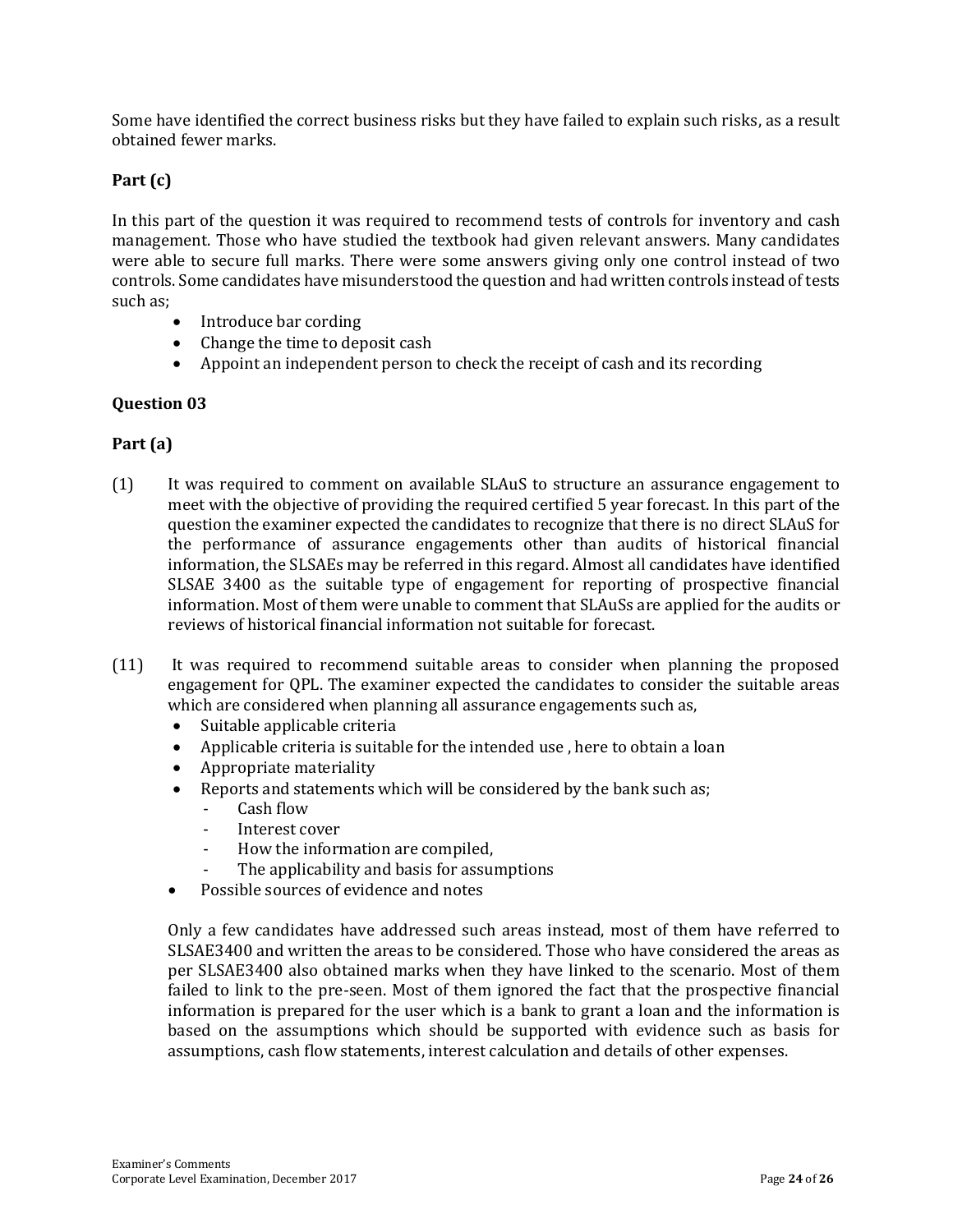# **Part (b)**

It was required to advise Kasun on the steps that can be taken to comply with responding to NOCLAR. Although many candidates had written relevant points, they failed to write that the NOCLAR enables Kasun to set aside the principle of confidentiality when there is a strong public interest; as a result they lost 4 marks. There were irrelevant answers such as;

- Inquire whether the staff is competent
- Maintain a register with significant laws and regulations
- Develop a code of conduct
- Initiate appropriate systems
- $\bullet$  Seek legal advise

# **Part (c)**

It was required to propose areas of key audit risks which are to be addressed in the audit plan. Most of the candidates produced satisfactory answers, but there were some candidates who just wrote audit risks which are not found in the given scenario.

#### **Part (d)**

It was required to evaluate the effect of the issue in connection with setting off of assets under lien with interest bearing loans. Many candidates just wrote that it is incorrect and the audit report should be modified but failed to evaluate the issue.

#### **Part (e)**

It was required to evaluate the ethical dilemma that Kasun is faced with as a result of Lasantha's takeover plan. The examiner expected the candidates to address the conflict of interest faced by Kasun and the unprofessional request of Lasantha to deceive the other main shareholder. Some candidates have identified the threat as a conflict of interest but failed to refer to the scenario and explain the required ethical behavior and identify the safeguards that Kasun can apply. Some have produced irrelevant answers such as;

- There is a self-review threat
- Kasun is facing a familiarity threat and intimidation threat

Some have wasted time in explaining theories such as Kohlburg's theory on convention theory, and post-convention theory.

# **Part (f)**

It was required to propose factors that can facilitate good decision making and lead to board effectiveness in the discussion process and the documentation of meetings. There were some candidates who understood the question's requirement and scored full marks. The candidates, who read only the last part of the question, wrote irrelevant answers such as;

- There should be an independent director
- There should be a non-executive director
- There should be committees such as audit committee, nomination committee
- Adopt internal controls
- Separate chairman from CEO
- Maintain Board diversity